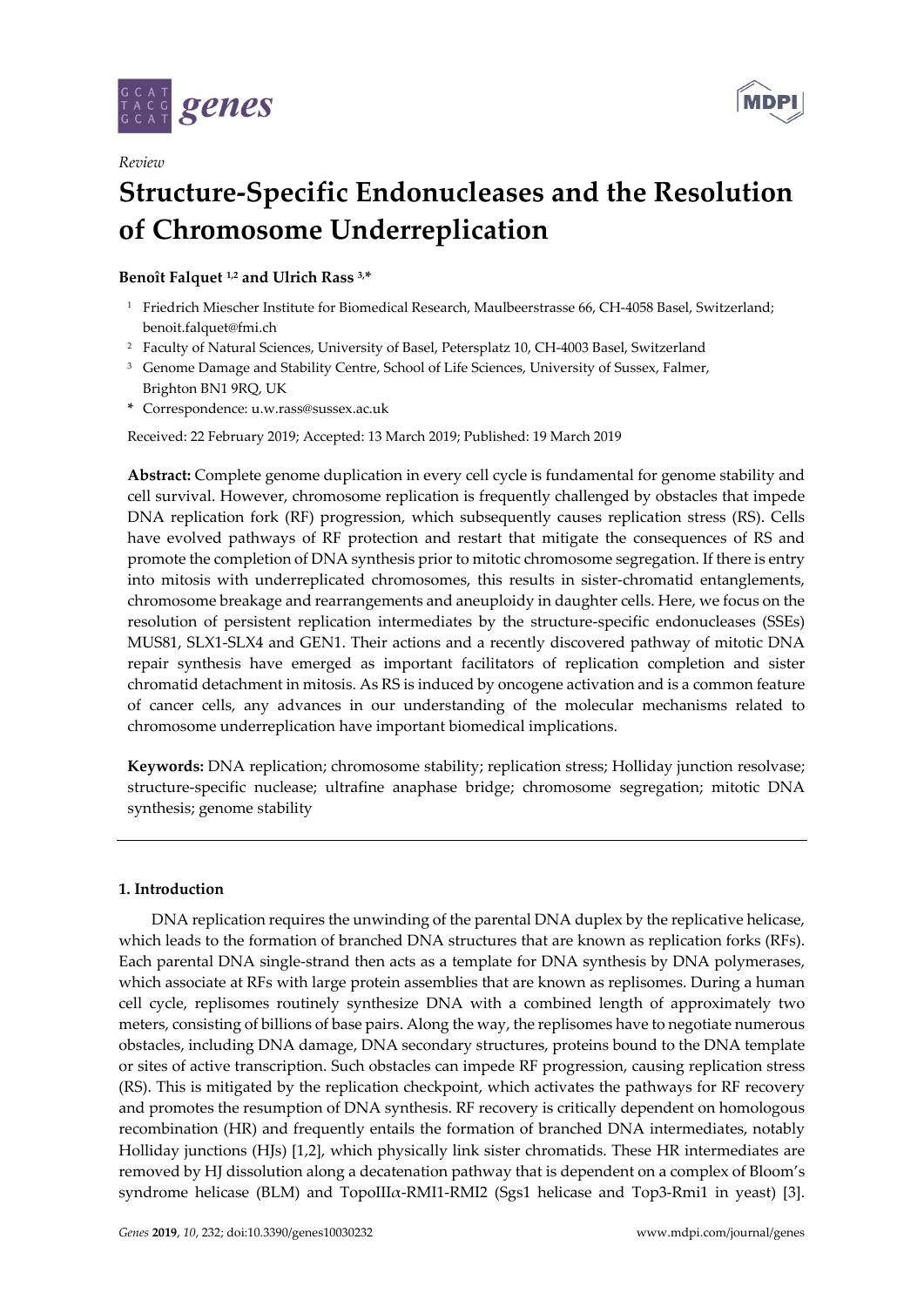Alternatively, replication-associated HR intermediates can be nucleolytically resolved by a class of structure-specific endonucleases (SSEs) that are known as HJ resolvases [4]. In addition, the cells rely on these same SSEs to cleave chromosomes at sites of potential sister chromatid non-disjunction arising from persistent replication intermediates [5]. This nucleolytic intervention, which leads to chromosome breakage, may appear to be drastic but helps to reinitiate DNA synthesis along HRdependent repair pathways and serves as a failsafe mechanism for mitotic chromosome segregation. In this review, we provide an overview of the actions of the SSEs Mus81-Mms4/MUS81-EME1 or MUS81-EME2 (budding yeast/human), Slx1-Slx4/SLX1-SLX4 and Yen1/GEN1, highlighting their roles in mitigating genome instability and cell death that results from RS and unfinished DNA replication.

#### **2. Intrinsic Safeguards Against Chromosomal Underreplication**

Genome replication is a robust process. Eukaryotes have evolved a number of features that help to drive chromosomal replication to completion and minimize the need for SSE interventions [6-8]. Chromosomes are subdivided into replication units—or replicons—each initiated at an origin of replication that gives rise to bidirectional RFs. With the exception of the very tips of chromosomes, each inter-origin space is thus replicated by two converging RFs that have adjacent origins. This setup compensates for local replication shortfalls caused by RF arrest through the actions of oncoming, neighboring RFs. A non-random origin distribution in yeast suggests that the inter-origin distances have been evolutionarily minimized, which reduces the risk of RF double-stalling events (inactivating a pair of converging forks) that may jeopardize replication completion [9]. Secondly, only a fraction of available replication-competent (licensed) origins are normally activated during the S phase of the cell cycle. This overabundance of licensed origins provides cells with a large pool of dormant origins that serve as failsafe replication initiation sites within the areas of insufficient RF progression. The contribution of dormant origins to bulk DNA synthesis is exemplified by the persistence of replication intermediates into the M phase, genome instability and tumor formation in mice upon the experimental depletion of dormant origins and in models with ineffective origin firing [10,11]. Consistently, excess origins have been shown to activate under replication stress conditions, protecting cells from underreplication and DNA damage [12–15]. Thirdly, the genome of higher eukaryotes is partitioned into multi-replicon replication domains [16]. Origins within a domain activate as a group but with distinct timing from those in other replication domains. This limits the number of active RFs at any one time during S phase, preventing RF destabilization and DNA damage caused by the exhaustion of replication factors or deoxyribonucleoside triphosphate pools (dNTPs) [17,18].

Other safety mechanisms couple DNA replication to cell-cycle progression and ensure that enough time has passed to synthesize a copy of the genome before the cells undergo mitosis. From yeast to humans, mitotic kinase activity is attenuated while DNA replication is ongoing and cells that are unable to initiate DNA replication due to experimental intervention subsequently enter mitosis prematurely [19–23]. This has been linked to a basal activity of the apical checkpoint kinase ATR (Mec1 and Rad3 in *Saccharomyces cerevisiae* and *Schizosaccharomyces pombe*, respectively) in response to single-stranded DNA exposed at active RFs. As a consequence, the expression of the mitotic gene network is suppressed and this avoids premature mitotic entry and carryover of underreplicated DNA into mitosis [24–26].

#### **3. Preventing Underreplication in the Face of Replication Stress**

Replication stress sets off additional cellular pathways that promote full genome replication. While unperturbed replication mildly activates ATR, RS provokes a full-blown ATR response and replication/S-phase checkpoint activation through the exposure of long stretches of RPA-coated single-stranded DNA and single-stranded/double-stranded DNA junctions at stalled RFs. After this, ATR and its orthologues in yeast act with their effector kinases CHK1 and Rad53 in budding yeast and Cds1 in fission yeast to stabilize RFs, upregulate dNTP supplies, modify the DNA replication program and control cell-cycle progression [27,28]. Across organisms, the inhibition of ATR makes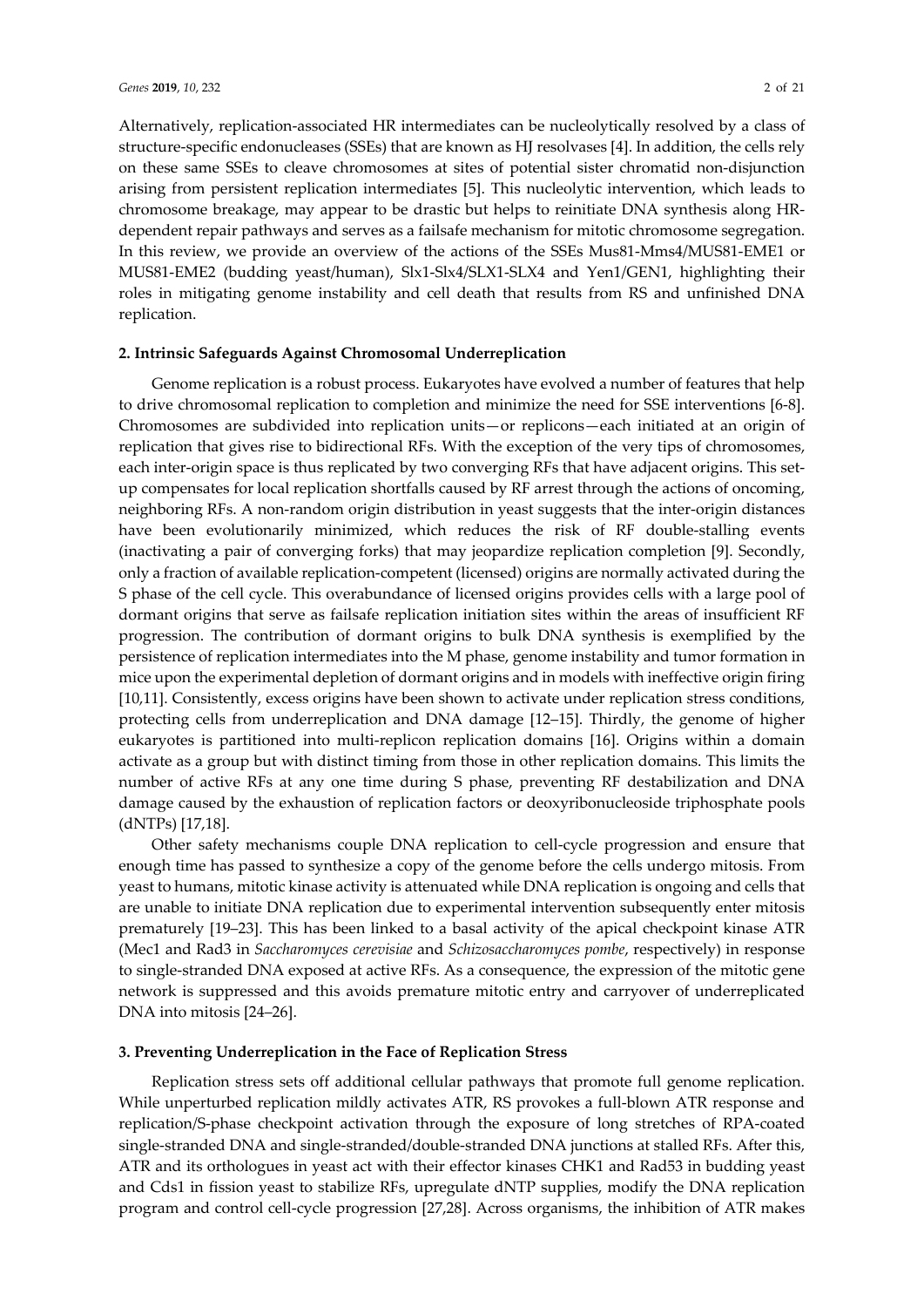cells extremely sensitive to RS and unable to avoid frequent chromosome breakage at intrinsically difficult-to-replicate sites [29–33]. In budding yeast, Mec1-Rad53 signaling prevents RF collapse and promotes stable replication across damaged DNA templates [34,35] while checkpoint disruption results in chromosomal underreplication and accumulation of pathological DNA replication intermediates in the presence of RS [36,37]. Similar observations of RF inactivation and underreplication have been made in vertebrate cells that are acutely deprived of ATR activity [25,26]. RF collapse in yeast and human cells mediated by nucleases and helicases, including Mus81/MUS81, Exo1/EXO1 and SMARCAL1, in the absence of a functional replication checkpoint indicates that the regulation of DNA metabolic enzymes—including SSEs—is one way in which the checkpoint contributes to replication completion under RS conditions [38–43]. In addition, origin firing is restrained along the ATR-CHK1 axis across organisms [16,17,44–46]. Interestingly, the activation of the replication checkpoint attenuates origin firing globally but the origins at sites of ongoing replication maintain their ability to fire [12,45–47]. This limits the number RFs globally when cells experience RS, reducing the risk of excessive RF stalling and DNA-damage formation. At the same time, local origin activation within replicons or replication domains that are already affected by RF blockage promotes replication completion, which further benefits from critical resources (dNTPs, limiting replication factors) not being diverted to sites of newly initiated DNA synthesis in other parts of the genome [48]. Finally, replication checkpoint signaling antagonizes cell-cycle progression by dampening cyclin-dependent kinase (CDK) activity, preventing mitotic entry as long as the unresolved replication problems persist [27,28,49–54] .

## **4. Structure-Specific Endonucleases and Their Roles in Protecting Cells from Chromosomal Underreplication**

Despite the safeguards described above, accidental RF inactivation and collapse are unavoidable and routinely give rise to branched DNA intermediates that require the attention of SSEs. Cells enter the S phase with a large yet finite number of usable replication origins. It follows that double forkfailures affecting pairs of converging RFs without the possibility of compensatory origin firing in the intervening segments of DNA cannot be fully excluded. HR-dependent RF recovery (explained in more detail below) offers possibilities for re-initiating DNA synthesis and SSEs are involved in the timely removal of recombination intermediates that link sister chromatids [5]. On the other hand, theoretical considerations and experimental evidence indicate that the incidence of double-fork failure increases with genome size such that at least one unreplicated genomic site routinely persists until after bulk DNA synthesis in human cells [55,56]. While ongoing replication activity delays mitosis [24–26], replication completion appears not to be under stringent checkpoint control and segments of unreplicated DNA can thus be carried forth into mitosis [57]. After this, SSEs can intervene by processing persistent replication intermediates. Their actions resolve DNA entanglements at underreplicated chromosomal segments, which otherwise manifest as ultrafine anaphase bridges (UFBs) between segregating sister chromatids [58–61]. UFBs are strongly induced by RS and often localize to chromosomal fragile sites (CFSs), which are characterized by a number of features that make them difficult to replicate, such as being transcriptionally active, poor in usable origins and containing repetitive DNA sequences prone to DNA secondary-structure formation [32,33,62]. Fragile site expression—the appearance of metaphase chromosome gaps and breaks—is thought to be the cytogenetic manifestation of extremely late replication and perturbed chromosome condensation at intrinsically difficult-to-replicate, underreplicated chromosomal sites [62–66]. Importantly, fragile sites demarcate the breakpoints of recurrent chromosome rearrangements seen in cancer cells and give rise to deletions and duplications [31,67,68]. Therefore, SSEs play multiple roles in facilitating the completion of genome replication and suppressing genome instability associated with RF failure, incomplete replication and improper chromosome segregation.

#### **5. Structure-Specific Endonucleases: Substrate Spectrum and Cell-Cycle Regulation**

Mus81-Mms4/MUS81-EME1 or MUS81-EME2, Slx1-Slx4/SLX1-SLX4 and Yen1/GEN1 are three SSEs implicated in removing branched DNA intermediates that arise from stalled and broken RFs in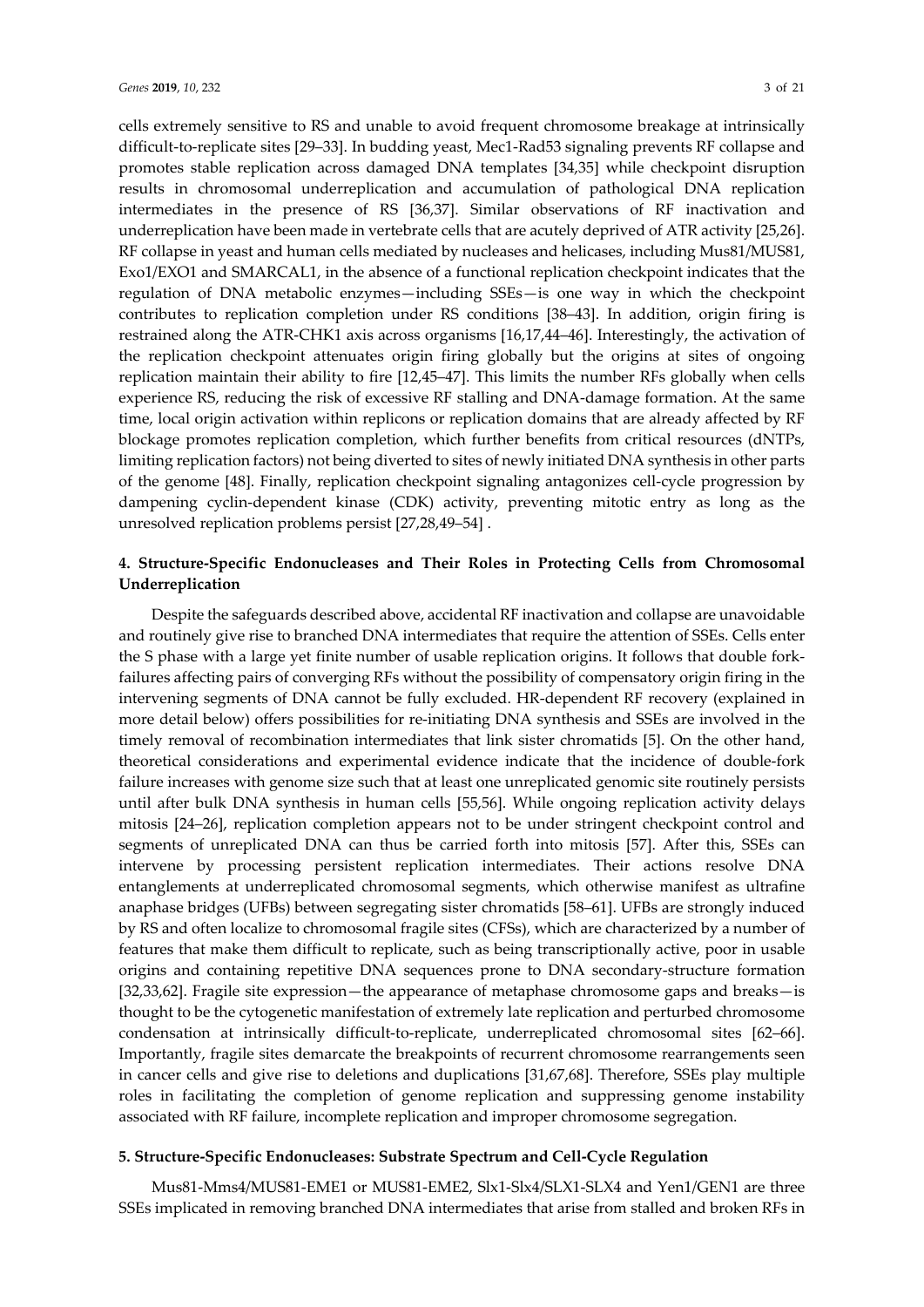eukaryotes [5] (Figure 1). Their shared ability to cleave DNA four-way junctions places them in the operationally-defined class of HJ resolvases [4]. The resolvases recognize the structure of HJs and

catalyze the unique reaction that introduces symmetrically-related incisions across the junction branch point. This reaction completes HR processes by separating the recombining DNA duplexes into nicked duplex products, which can be repaired by simple nick ligation [4]. In contrast to the classic resolvase RuvC from bacteria [69], the eukaryotic HJ resolvases exhibit additional DNA debranching activities on DNA flap structures and DNA three-way junctions that are similar to RFs. Moreover, their actions are tightly regulated by post-translational modifications, protein–protein interactions and nucleocytoplasmic shuttling [70].



**Figure 1**: Human structure-specific endonuclease (SSE) domain structures and DNA substrate specificities. MUS81 and its alternative binding partners EME1 and EME2 (length in amino acids is indicated) contain ERCC4 endonuclease domain and helix-hairpin-helix (H) motifs (gray font denotes degenerate motifs). While MUS81-EME1 exhibits activity on 3′-flaps, replication forks (RFs) and nicked Holliday junctions (HJs) (red arrows), MUS81-EME2 additionally cleaves D-loop strandinvasion structures and 5′-flaps as well as being more active on intact HJs. As part of a SLX-MUS complex (see text), MUS81-EME1 effectively resolves HJs by symmetric cleavage after pre-nicking mediated by the SLX1-SLX4 nuclease. GEN1 contains N-terminal and internal XPG nuclease motifs  $(X<sub>N</sub>$  and  $X<sub>L</sub>)$ , followed by a 5'-3' exonuclease domain (EXO) and a chromodomain (CD) that promotes substrate recognition [71]; N denotes a nuclear export signal. GEN1 cuts 5′-flaps, RFs and HJs. SLX1 is a GIY-YIG nuclease with a zinc-finger (ZF) at the C-terminus. Associated with SLX4 via a C-terminal SLX1-binding domain (SBD), SLX1 cleaves splayed arm, 5′-flap, RF and HJ substrates. SLX4 contains a ZF domain (two copies of ubiquitin-binding UBZ4), multiple SUMO-interacting motifs (SIMs) [72] and scaffolds a tri-nuclease complex that is known as SMX containing SLX1, MUS81-EME1 (bound at its SAP domain) and ERCC1-XPF (bound via MLR, BTB). Figure is modified from [5].

#### *5.1. MUS81*

*MUS81* was identified in a screen for genes that are essential in the absence of *BLM* homologue *SGS1* in budding yeast [73]. The lethality of *sgs1 mus81* double mutant cells was suppressed by inactivating HR [74], which indicates that an accumulation of recombination intermediates arising in the absence of Sgs1-mediated HJ dissolution imposes an essential requirement for Mus81 [73]. Mus81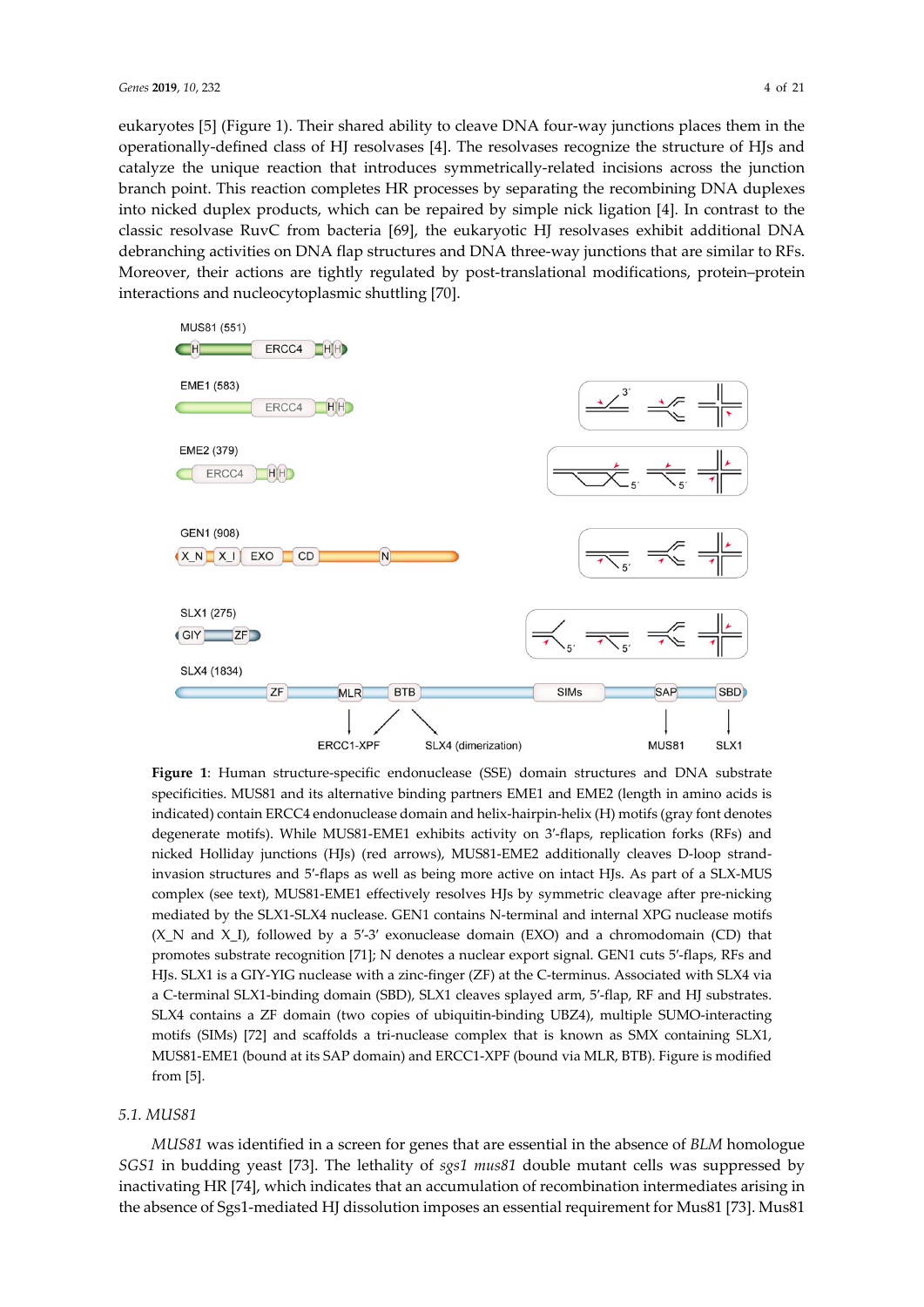is a member of the XPF structure-specific endonuclease family and possesses the typical ERCC4 nuclease domain and a pair of terminal helix–hairpin–helix motifs that mediate heterodimer formation with constitutive, non-catalytic subunits [75,76]. These are Mms4 in budding yeast, Eme1 in fission yeast and EME1 or EME2 in vertebrates [77–82]. Mus81 complexes from yeast and human were shown to cleave multiple branched DNA substrates, such as DNA 3′-flaps, RFs and HJs. Curiously, recombinant Mus81 consistently showed a clear preference for nicked HJ substrates while cleaving canonical, intact HJs inefficiently [77,83,84]. This is different for MUS81 in complex with EME2, an alternative heterodimeric partner found in vertebrates. The human MUS81-EME2 complex is catalytically more effective than MUS81-EME1 in biochemical assays and can, as a stand-alone nuclease, cleave a wider variety of substrates, including intact HJs and displacements loops (D-loops) generated by HR-mediated strand invasion [85,86] (Figure 1). MUS81-EME2 appears to play a particularly prominent role in the cleavage of RFs [87], which is discussed in more detail below.

Across organisms, Mus81/MUS81 activity is tightly regulated in a cell cycle-dependent manner. In yeast, the catalytic activity of Mus81 is boosted by CDK-dependent hyperphosphorylation of Mms4 (or Eme1 in fission yeast) when the cells approach the G2/M phase of the cell cycle [88,89]. Consistently, 3′-flaps, RFs and nicked HJs were efficiently cleaved by the purified Mus81-Mms4 complex from G2/M cells but not from G1 or S phase-arrested cells [90]. Mms4 hyperphosphorylation is a multi-step process. First, Cdc5 and Dbf4-dependent kinase (DDK) associate with the scaffold protein Rtt107, which mediates the initial Mms4 phosphorylation together with CDK (Cdc28). This favors the association of Rtt107 and its binding partners with Mms4, providing a positive feedback loop that leads to the hyperphosphorylation of Mms4 when Cdc5 expression peaks towards the end of genome replication [90–92]. The cooperation of three kinases acts like a molecular switch, preventing Mus81 activity early in the cell cycle [93] but ensuring robust activation in G2/M. Following mitosis, Mms4 phosphorylation is no longer observed [90] but it is currently unclear whether this is achieved through protein turnover and/or active dephosphorylation. HJ cleavage by Mus81-Mms4 is further modulated by the sumo-like domain protein Esc2 [94] and the proliferating cell nuclear antigen (PCNA) sliding clamp and the clamp loader replication factor C (RFC), which might play a role in recruiting Mus81 to perturbed replication intermediates [95]. Similarly to yeast, the ability of human MUS81 to cleave HJ substrates correlates with the PLK1 and CDK1-dependent phosphorylation of EME1 [88,96]. However, human MUS81 effectively cleaves RF-type substrates at all stages of the cell cycle, indicating that it is not the nuclease activity per se that is cell-cycle regulated [97]. Instead, MUS81-EME1 associates with SLX1-SLX4 and XPF-ERCC1 to form a cell cycledependent tri-nuclease complex with HJ resolution activity [96,98–101] (see section 5.3 below). The interaction with SLX1-SLX4 seems critical for the recruitment of MUS81 to chromatin during mitosis [97,102].

#### *5.2. Slx1-Slx4/SLX1-SLX4*

Slx1/SLX1 belongs to the UvrC family of endonucleases with an N-terminal GIY-YIG nuclease domain and a C-terminal zinc-finger domain. Associated with the much larger, multi-domain Slx4/SLX4 protein, Slx1/Slx1 cleaves a variety of DNA substrates, including 5′ flaps, RF analogs and HJs [98–100,103,104] (Figure 1). *SLX1* and *SLX4* were uncovered by the same screen for synthetic lethality with *sgs1* that identified *MUS81-MMS4* in budding yeast [73]. In contrast to *mus81 sgs1* cells, the lethality of *slx1 sgs1* or *slx4 sgs1* cells was not suppressed in the absence of HR. It has been proposed that Sgs1 and Slx1-Slx4 cooperate in maintaining the rDNA array in yeast, which might potentially happen by processing stalled RFs to initiate recombinational repair [103,105,106].

In human, SLX1-SLX4 interacts with MUS81-EME1 and XPF-ERCC1 to form the abovementioned tri-nuclease complex that is known as SMX, which functions as a highly effective HJ resolvase [96,98–101]. Consistently, epistasis analyses place *SLX1*, *SLX4* and *MUS81* in the same pathway of HJ resolution, suppressing sister-chromatid entanglements and mitotic chromosome non-disjunction [107]. However, the expression of SLX4 mutants that are unable to bind MUS81 or SLX1 partially rescues mitotic defects in SLX4-deficient cells [108], pointing to potential additional SLX1 and MUS81-independent roles of SLX4 in the processing of branched DNA intermediates [109].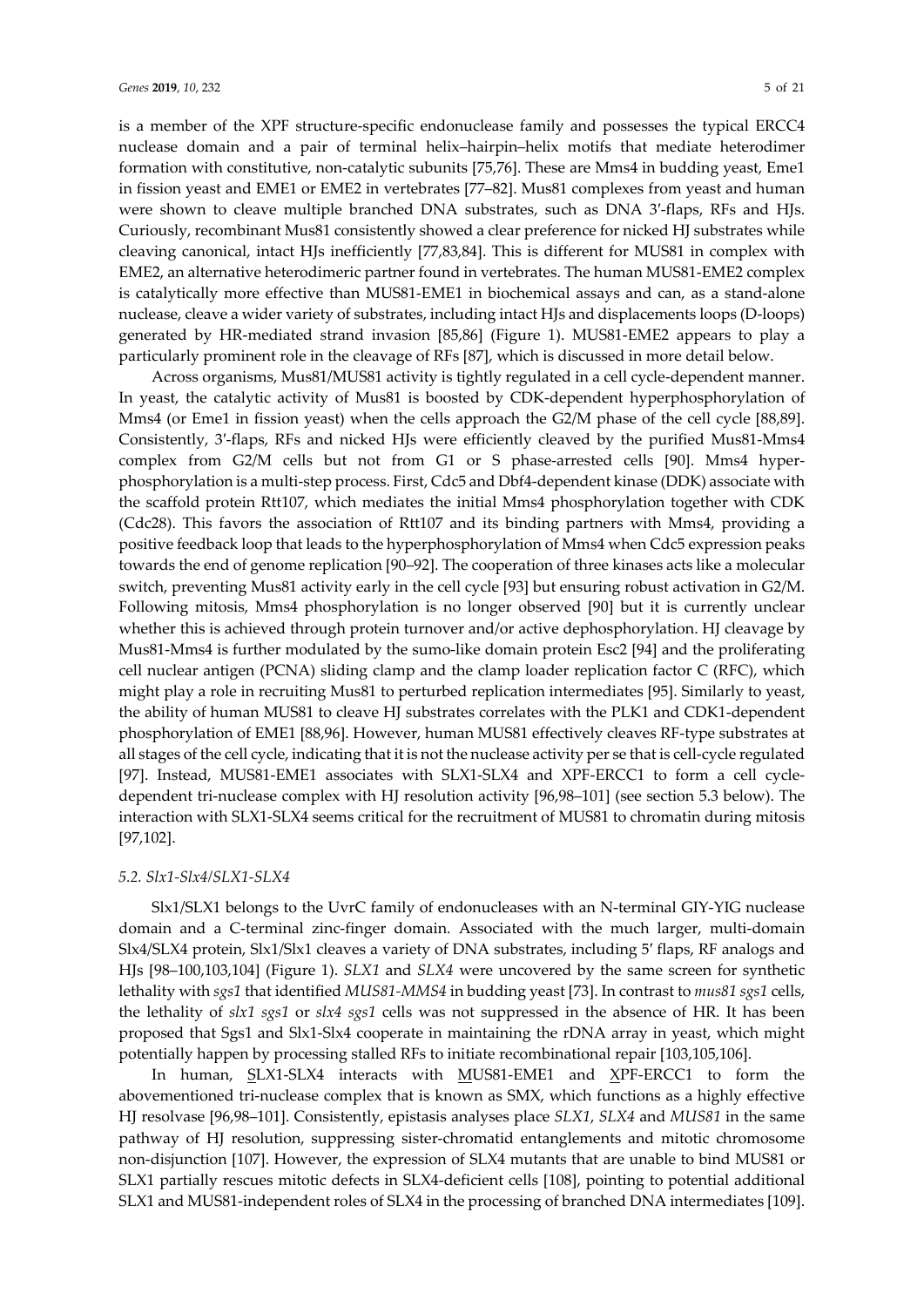In human, *SLX4* is one of the genes mutated in Fanconi anemia (and is therefore also known as *FANCP*), a rare genetic disorder characterized by defective repair of replication-blocking inter-strand DNA crosslinks, genome instability, bone marrow failure and a high susceptibility to cancer [110,111].

The crystal structure analyses of *Candida glabrata* Slx1 and the C-terminal region of Slx4 suggest that the formation of inactive Slx1 homodimers provides a means of regulating Slx1-Slx4 complex formation and activity [112]. However, as alluded to above, the control over MUS81 and SLX1-SLX4 dependent HJ resolution has to be considered in the context of cell cycle-dependent SMX complex formation.

#### *5.3. The SMX Tri-Nuclease Complex*

At its core, the SMX complex has the composite SLX-MUS resolvase that mediates HJ resolution by a SLX1-nick/MUS81-EME1-counternick mechanism [96,100,113]. Co-crystal structures of MUS81- EME1 with DNA have revealed a binding pocket for the 5′-end present at a nick that appears to provide substrate selectivity and enzyme positioning for HJ incision at a point precisely opposite a pre-existing nick [114]. Thus, HJ nicking by SLX1 creates a reference point for HJ resolution by MUS81-EME1, while SLX4 ensures coordinated cleavage by tethering MUS81 and SLX1. These observations provide an explanation for the increased efficiency of four-way DNA junction cleavage upon the association of MUS81-EME1 with SLX1-SLX4 [96,97]. The remaining subunit of SMX, the XPF-ERCC1 heterodimer, stimulates the HJ resolvase activity of SLX-MUS in a manner that is independent of its own nuclease activity [101].

SMX complex formation is governed by the activity of cell-cycle kinases. MUS81 exhibits the highest level of HJ resolution activity when purified from cells arrested in prometaphase by nocodazole at the time when MUS81-EME1 is found to be physically associated with SLX1-SLX4 [88,96]. This protein–protein interaction is dependent on CDK1 and, to a lesser extent, PLK1 activity, and is thus restricted to late cell-cycle phases [96]. CK2-dependent phosphorylation of MUS81 and CDK1-dependent phosphorylation of the SLX4 C-terminal SAP domain have been shown to promote MUS81-SLX4 interactions [72,97,115]. SLX1-SLX4 depletion or ablation of the MUS81 binding domain of SLX4 results in diminished HJ resolution activity of affinity-purified MUS81 or SLX1-SLX4, respectively [96,100]. These findings provide strong evidence that DNA four-way junction cleavage occurs in the context of the SLX-MUS complex in vivo.

In budding yeast, Mus81-Mms4, Slx1-Slx4 and Rad1-Rad10 (the homologue of XPF-ERCC1) have been shown to localize to the same sub-nuclear foci in response to RS and DNA damage [116]. Their localization was not interdependent and did not require the scaffolding function of Slx4, which is consistent with earlier experiments that failed to detect assemblies of a MUS-SLX resolvase in yeast after DNA damage treatment [117]. SSE colocalization occurred in the G1 and S phases and proteins became dispersed upon Mus81-Mms4 activation by hyperphosphorylation in G2/M [116]. These findings suggest that yeast SSEs may be recruited by a common stress-induced signal rather than physical interactions within an SMX complex. However, in a striking parallel to the human system, Mus81-Mms4 has been shown to join the abovementioned complex containing Slx4-Rtt107-Dpb11 as cells enter mitosis [118,119]. Rather than direct binding of Slx4, Mus81-Mms4 recruitment is dependent on a physical interaction between Mms4 and Dpb11, which is mediated by Cdc5 [119]. In contrast to the human system, the Slx4-Dpb11-Mus81-Mms4 complex facilitated the timely resolution of branched DNA intermediates in a Slx1-independent manner and it remains to be determined whether a SLX-MUS-type resolvase is formed in yeast [119,120].

#### *5.4. Yen1/GEN1*

Yen1 and GEN1 were identified by a two-pronged approach that involved screening the affinitypurified protein complexes from yeast for HJ resolution activity and analyzing HeLa protein fractions with high specific HJ resolution activity by mass spectrometry [121,122]. Yen1/GEN1 are members of the Rad2/XPG nuclease family and possess a bi-partite N-terminal/internal XPG nuclease domain and helix-hairpin-helix domain [123]. While the enzyme is conserved from yeast to humans, it is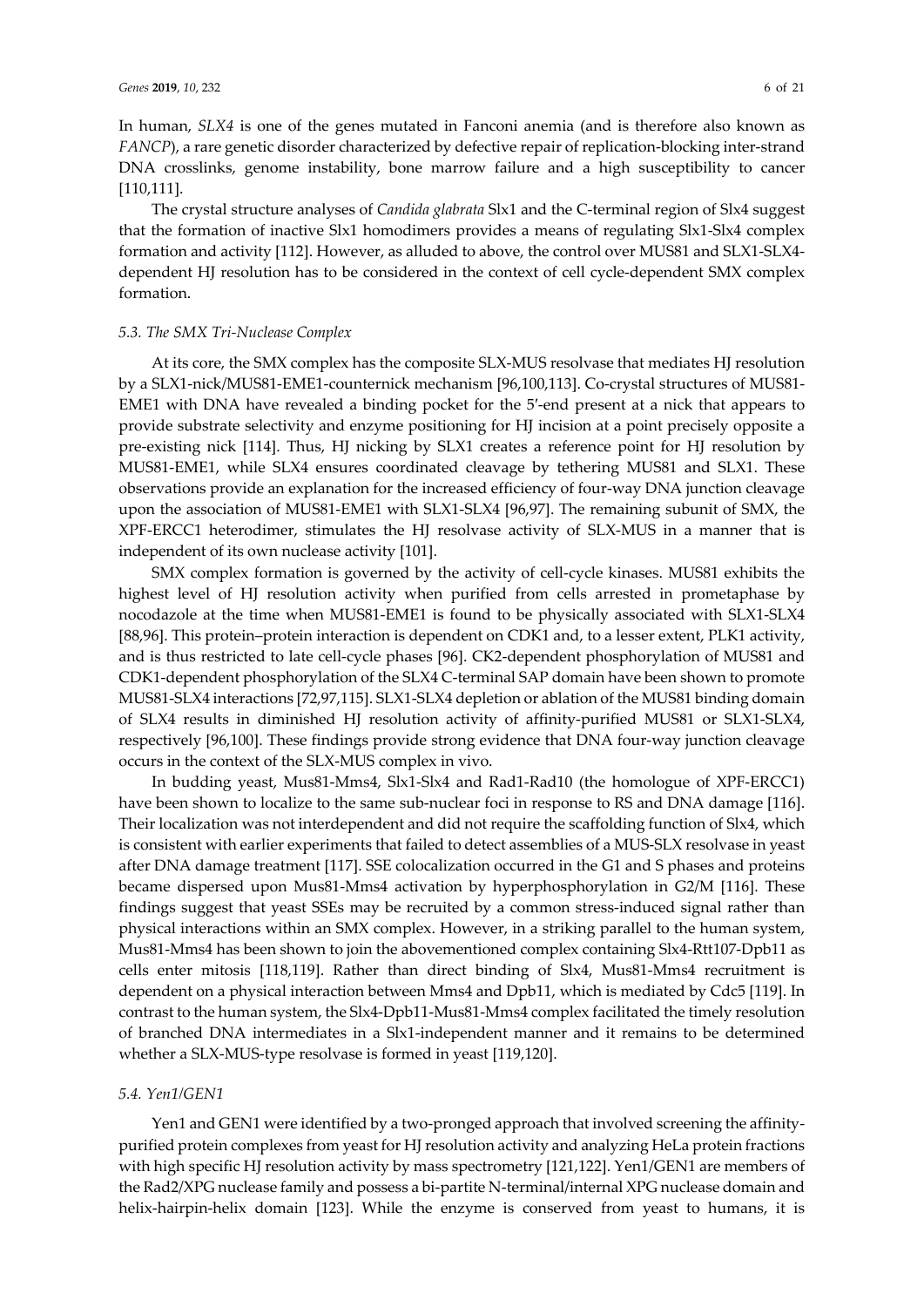conspicuously absent in fission yeast, where the heterologous expression of GEN1 can partially substitute for Mus81-Eme1 [71,124–129]. Like all other members of the XPG family, Yen1/GEN1 cuts 5′-flap structures but is the only family member that can cleave fully double-stranded three and fourway DNA junctions [121,130] (Figure 1). GEN1 is monomeric in solution and dimerizes on HJs, after which it triggers resolution by dual incision [71,129,131–134].

In contrast to Mus81-Mms4, Yen1 is inhibited by CDK. Phosphorylated Yen1 resides in the cytoplasm and accumulates in the nucleus after anaphase entry triggers its dephosphorylation by Cdc14. This activates a nuclear import signal and increases the DNA-binding activity of Yen1 [88,135– 137]. In addition to the regulation by cell cycle-dependent phosphorylation, Yen1 is sumoylated in response to DNA damage. Yen1 sumoylation leads to Slx5-Slx8-dependent ubiquitination and release from DNA. It has been proposed that increased Yen1 turnover mediated by sumoylation limits the mutagenic effects of Yen1 actions on DNA [138].

Nuclear envelope breakdown during mitosis in mammalian cells necessitates a different form of regulation of GEN1 compared to Yen1 in yeast. Strikingly, GEN1 regulation also follows a strategy of cytoplasmic sequestration. A nuclear export signal within GEN1 mediates cytosolic localization throughout interphase (Figure 1), while GEN1 automatically gains access to mitotic chromosomes in prometaphase [139]. GEN1 is phosphorylated in M phase in a similar way to Yen1 although this does not appear to modulate its HJ resolvase activity and the functional consequences of this posttranslational modification remain to be determined [139].

# **6. Holliday Junction Resolution by Structure-Specific Endonucleases Facilitates Chromosome Segregation**

The canonical function of HJ resolvases is the removal of late HR intermediates. As mentioned above, RF recovery and post-replicative DNA repair pathways rely on HR [140,141] (Figure 2). After this, HJ processing severs any remaining DNA links that may compromise chromosome segregation. The loss of MUS-SLX and Yen1/Gen1-dependent branched-DNA processing sensitizes cells to a variety of agents that impair replication progression by inducing DNA damage and RS. Mus81 defective yeast cells exhibit RS sensitivity, spontaneous chromosome loss, persistence of anaphasebridge structures and segregation failure and these phenotypes are exacerbated in the absence of Yen1 [119,142–147]. Many of the defects can be ameliorated by eliminating HR, which indicates an involvement of unresolved recombination intermediates [136,143,144]. In human cells, the perturbation of the MUS-SLX and GEN1 pathways leads to elevated levels of mitotic chromosome bridges and UFBs, chromosome segregation defects, micronuclei and transmission of DNA damage to daughter cells [96,107,108,148,149]. A recently described UFB sub-type, formed in a manner dependent on HR proteins RAD51 and BRCA2 (termed HR-UFBs), is strongly elevated upon the disruption of MUS81 and GEN1 under RS conditions. This provides evidence that SSE-dependent processing of HR intermediates arising at perturbed RFs is required to ensure that chromosomes are disentangled in time for segregation [150].

Being governed by the regulatory mechanisms described above, which direct the actions of Yen1/GEN1 and Mus81/MUS-SLX towards mitotic chromosomes, HJ resolution occurs late in the cell cycle. Disrupting cell-cycle control over HJ resolution leads to increased crossover formation and loss of heterozygosity from yeast to humans [93,135,139,151]. This can be explained by the fact that HJ cleavage by SSEs produces crossover and non-crossover HR outcomes in equal measure. In contrast, HJ dissolution along the Sgs1/BLM-dependent decatenation pathways always leads to noncrossovers [152]. Thus, delaying the action of SSEs until after bulk DNA synthesis is completed provides a window of opportunity to dissolve—rather than resolve—HR intermediates, preventing sister chromatid exchange, chromosomal translocations (in case of non-allelic recombination) and loss of heterozygosity.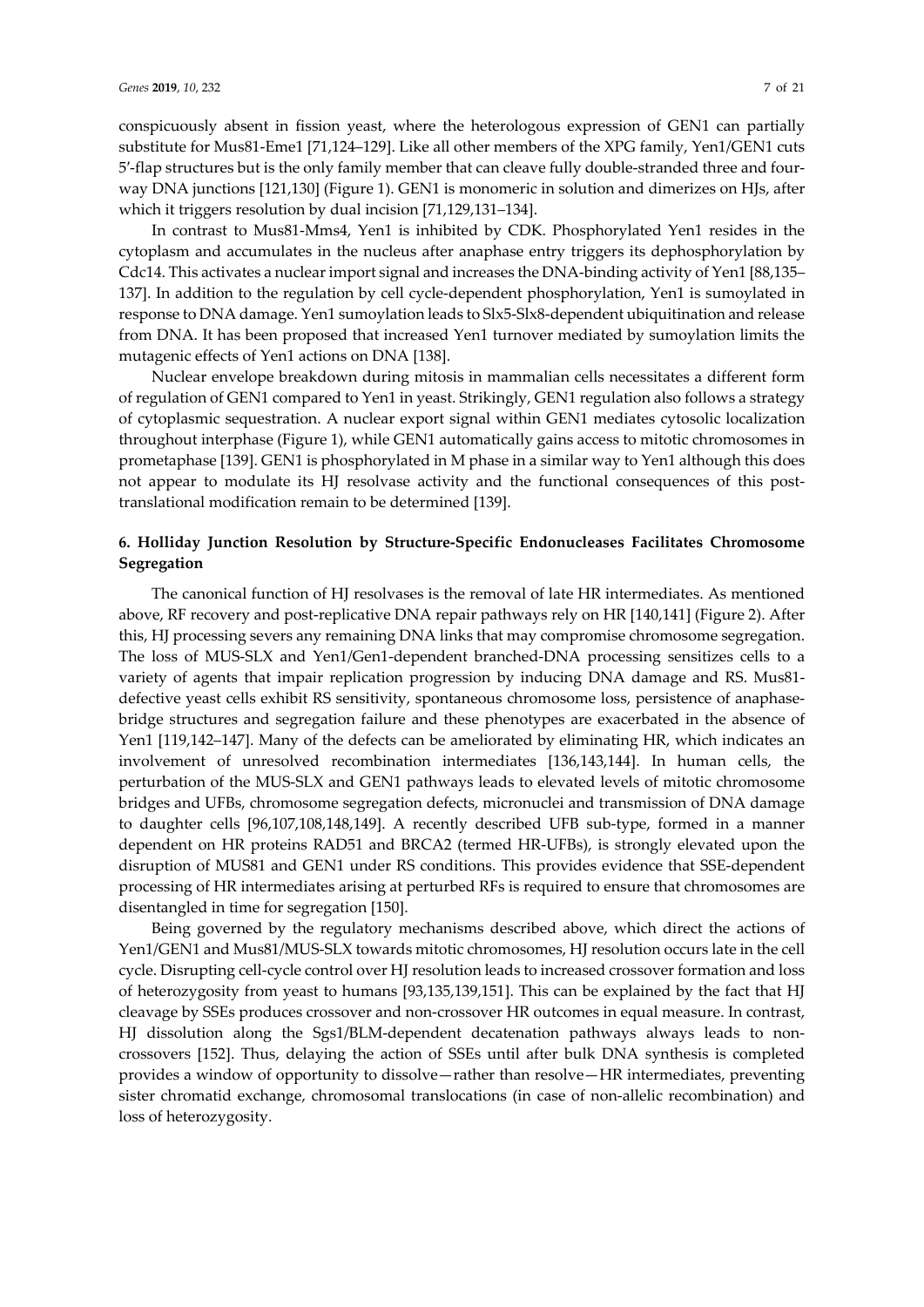

**Figure 2:** Multiple roles of SSEs in RF recovery. SSEs target replication (RI) and HR (HRI) intermediates to facilitate replication restart and completion. At DNA lesions, RF arrest may be overcome by HR-mediated bypass. Re-initiation of DNA synthesis downstream of lesions leaves daughter-strand gaps that are subsequently filled in by template switching. The ensuing HRIs may be removed by Sgs1/BLM-dependent dissolution (not depicted on figure) or cleavage by SSEs. RF reversal by disengagement of the leading and lagging strands at stalled forks followed by nascentstrand annealing generates HJ-like DNA four-way RIs. These intermediates are shielded from degradation, which facilitates passive rescue by converging RFs. If reversed RFs are not permanently inactivated, such as by replisome loss, remodeling for direct restart that is mediated by DNA helicases/translocases may be possible. Alternatively, functional RFs are restored by HR-mediated restart through invasion of the upstream template and associated HRIs are removed by SSEs. Persistent RIs have emerged as important non-HRI targets of SSEs. The cleavage of RF structures produces single-ended DNA double-strand breaks, triggering break-induced replication (BIR). Invasion of the unbroken sister chromatid generates a D-loop and subsequently a new processive RF. HRIs formed along the BIR pathway are once again resolved by SSEs.

Unscheduled nuclear entry of Yen1 during S phase has been shown to result in replication stress sensitivity [135,151]. Thus, the haphazard processing of DNA replication and repair intermediates is another risk that is associated with SSE activity during S phase. Perhaps the most striking examples of chromosome breakage and genome instability upon SSE dysregulation are observed when CDK1 is prematurely activated by the inhibition of either the G2 checkpoint kinase WEE1 or checkpoint protein CHK1 [153–158]. Under these conditions, aberrant SLX-MUS complexes formed in the S phase can trigger a massive cleavage of replicating DNA, which results in a chromosome pulverization phenotype [97]. Restricting HJ resolution to mitosis thus serves a dual purpose of protecting ongoing replication, while ensuring that chromosomal DNA links can be fully removed when segregation is imminent.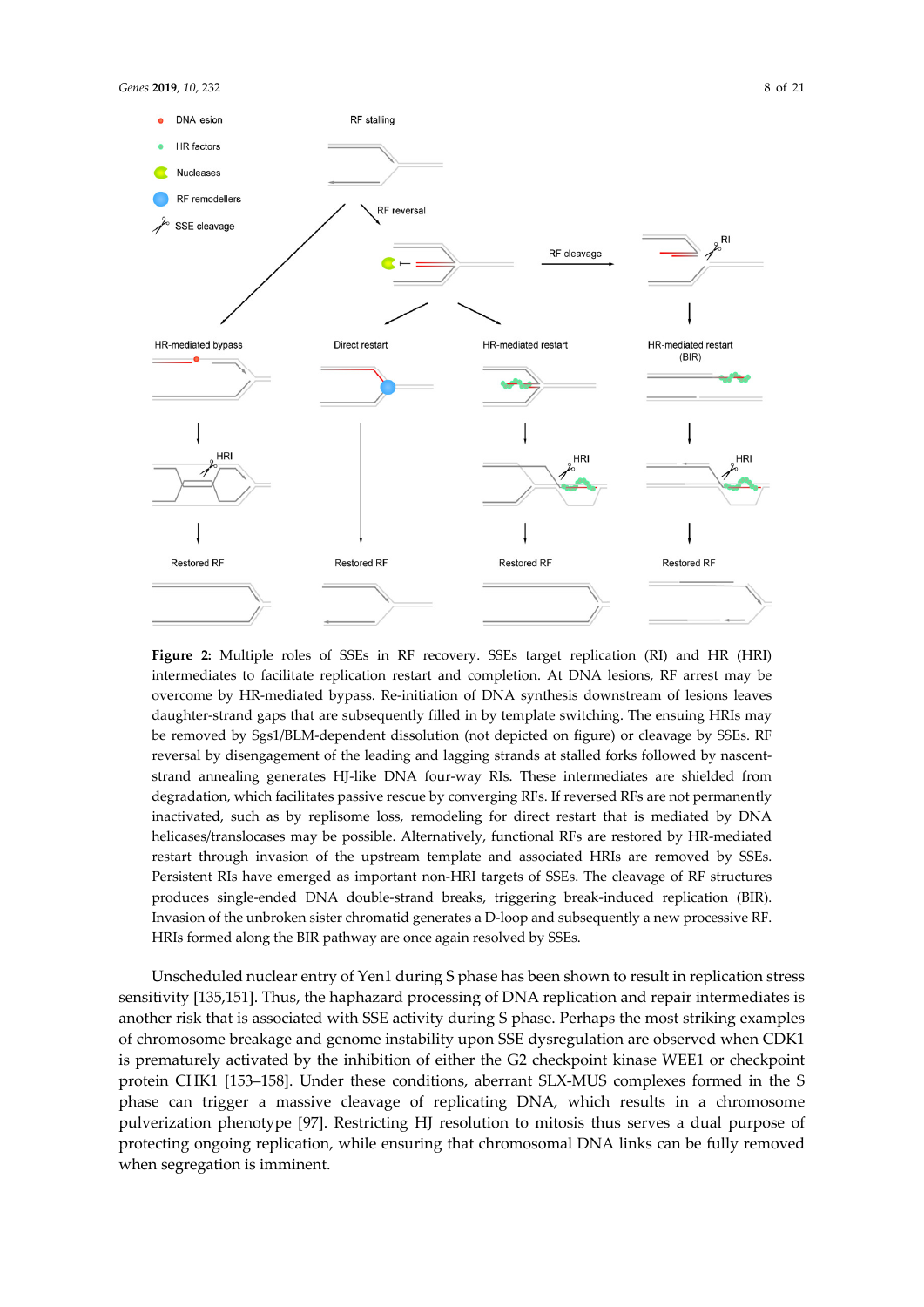## **7. Structure-Specific Endonucleases Cleave DNA Replication Intermediates to Promote Cell Viability**

Despite the dangers associated with access of SSEs to replicating chromosomes, evidence has been solidifying in recent years that SSEs target persistent replication intermediates to promote the completion of genome replication. In mouse cells, protracted treatment with DNA replication inhibitors was shown to provoke MUS81-dependent chromosomal breaks that were correlated with replication restart [159,160]. These observations are compatible with the conversion of arrested RFs into transient DNA double-strand breaks, which subsequently serve as substrates for HR-dependent replication restart along the break-induced replication (BIR) pathway [161] (Figure 2). BIR can overcome replication breakdown by rebuilding RFs without the need for fresh origin firing, thus providing an opportunity to complete genome replication at difficult-to-replicate and damaged chromosomal sites. Consistently, MUS81 can promote chromosome breakage, replication restart and viability in human cells suffering various types of endogenous and exogenous replication stress [40,148,149,162–168]. MUS81-dependent DNA breaks result from alternative complexes containing MUS81-EME1 or MUS81-EME2, with the latter being particularly relevant to RF processing in Sphase cells [87,169]. Interestingly, in contrast to MUS81-EME1, MUS81-EME2 has the ability to process D-loop structures, such as those generated by strand invasion during BIR [86]. This raises the possibility that the actions of MUS81-EME2 may be involved in initiating replication restart by BIR and subsequently in limiting the extent of BIR-associated DNA synthesis. BIR-associated replication is error-prone and at least in yeast, Mus81-Mms4 has been shown to limit the mutagenic effects of BIR [170].

Replication stress is a hallmark of cancer, driving genome instability during tumorigenesis [171]. The involvement of MUS81-EME1 and MUS81-EME2 in RF processing and restart highlights the potential of these and other enzymes involved in RF recovery as possible anti-cancer targets.

# **8. Structure-Specific Endonuclease-Mediated Cleavage of DNA Replication Intermediates Initiates DNA Repair Synthesis in Mitosis**

As mentioned above, underreplication gives rise to UFBs and chromosome segregation defects (Figure 3). UFBs, which remain undetected by conventional DNA dyes, are identified by their association with a characteristic set of proteins, including Polo-like kinase 1-interacting checkpoint helicase (PICH; also known as ERCC6-like protein) and BLM [58,59]. In contrast to HR-UFBs [172,173], UFBs believed to result from unreplicated segments of DNA, which are often found associated with CFSs, are flanked by foci of Fanconi anemia protein FANCD2 [60,174]. In early mitosis, a PLK1-dependent SMX complex containing the MUS81-EME1 and XPF-ERCC1 nucleases localizes with FANCD2 on chromosomes, suppresses UFBs and promotes fragile-site expression that is associated with new DNA synthesis [148,149,175]. Based on these observations, a pathway of mitotic DNA synthesis (MiDAS) has been proposed, which resolves persistent replication intermediates in an SSE-dependent manner and initiates repair DNA synthesis when the chromosomes condense in preparation for segregation [175]. MiDAS may be viewed as a last-ditch attempt to complete chromosome replication and a catchall for unreplicated DNA that may escape checkpoint surveillance and pose a serious threat to sister chromatid disjunction and chromosome integrity. In light of this, CFS-associated gaps on mitotic chromosomes are a manifestation of ongoing MiDAS, which locally precludes chromosomal condensation, rather than unrepaired DNA damage [148,149,175] (Figure 3). MiDAS requires HR mediator RAD52 but is inhibited by the strand-exchange recombinase RAD51 [176,177]. RAD52 can catalyze strand annealing and supports BIR at regions bearing small homologies [178–180], which suggests that MiDAS represents microhomologymediated BIR initiated at SSE-generated DNA breaks at arrested RFs [181]. Consistently, MiDAS requires the non-catalytic POLD3 subunit of polymerase  $\delta$  and involves a conservative mode of DNA replication in a similar way to BIR [175,177]. However, a feature that clearly distinguishes MiDAS from other instances of RF collapse and BIR-dependent replication restart is its apparent dependence on chromosome compaction, making MiDAS a truly mitotic phenomenon. The inhibition of chromosome condensation or stabilization of cohesion on sister-chromatid arms prevented the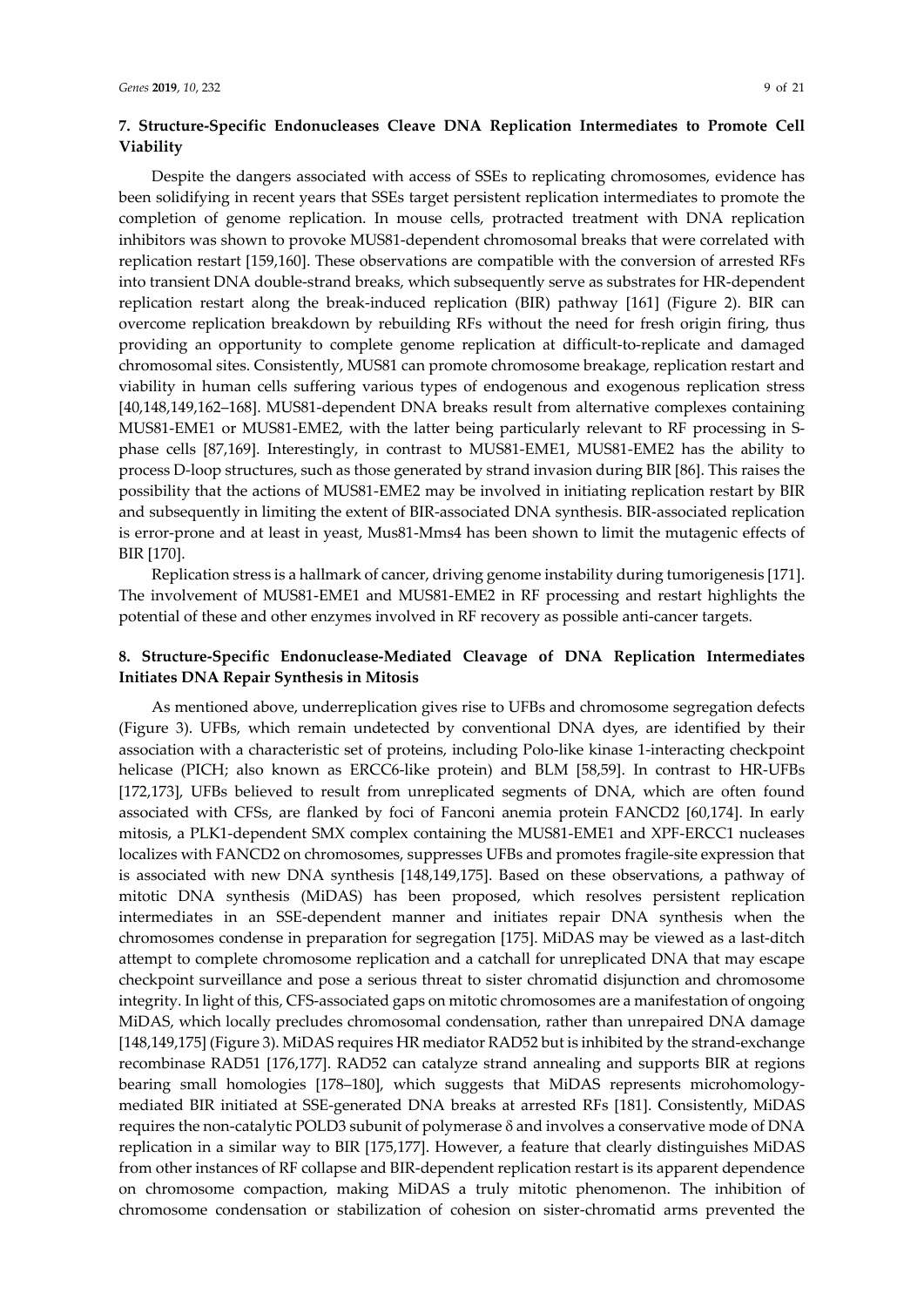recruitment of MUS81 and precluded MiDAS [175]. It has been suggested that DNA compaction may expose underreplicated segments of DNA, conceivably facilitating their processing by SSEs [175]. MiDAS is strongly elevated under RS conditions and particularly prevalent in aneuploid cell lines, which makes the pathway an attractive potential target for cancer therapy [175,182].



**Figure 3:** SSEs promote sister chromatid disjunction and replication completion. RS leads to an accumulation of unresolved replication (RI) and HR (HRI) intermediates linking nascent sister chromatids. If replication is not completed in S phase and not all RIs and HRIs are removed, SSEs resolve persistent intermediates in mitosis. RI cleavage initiates late DNA repair synthesis along the mitotic DNA synthesis (MiDAS) pathways, which promotes replication completion in mitotic cells and safeguards sister chromatid disjunction. Failure to resolve RI and HRI sister chromatid DNA links leads to BLM and PICH-bound UFBs, mitotic DNA damage and segregation failure.

In yeast, Yen1 has been implicated in the mitotic resolution of underreplicated DNA. Yen1 mutant cells exhibit hypersensitivity to RS upon inactivation of the helicase domain within the Dna2 nuclease-helicase [183–185]. This synthetic-sick relationship persisted in the absence of Rad52, indicating that Yen1 targets in Dna2-mutant cells arise independently of HR [185]. In human cells, DNA2 has been shown to promote DNA replication and facilitate the restart of stalled RFs [186–189]. Consistently, replication intermediates accumulate in Dna2 helicase-defective yeast cells and preclude chromosome segregation unless they are resolved by Yen1 [185]. Due to the fact that Yen1 activity is restricted to mitosis, Dna2-mutant cells are prone to terminal G2/M DNA damage checkpoint arrest when exposed to RS [185]. Conversely, Yen1<sup>oN</sup>, which is a constitutively nuclear and active Yen1 mutant [135], supports the growth of otherwise inviable *dna2*∆ cells [190]. It remains to be determined whether Yen1 cleavage of persistent replication structures results in mitotic DNA synthesis or transmission of DNA breaks to daughter cells. Either way, DNA cleavage of replication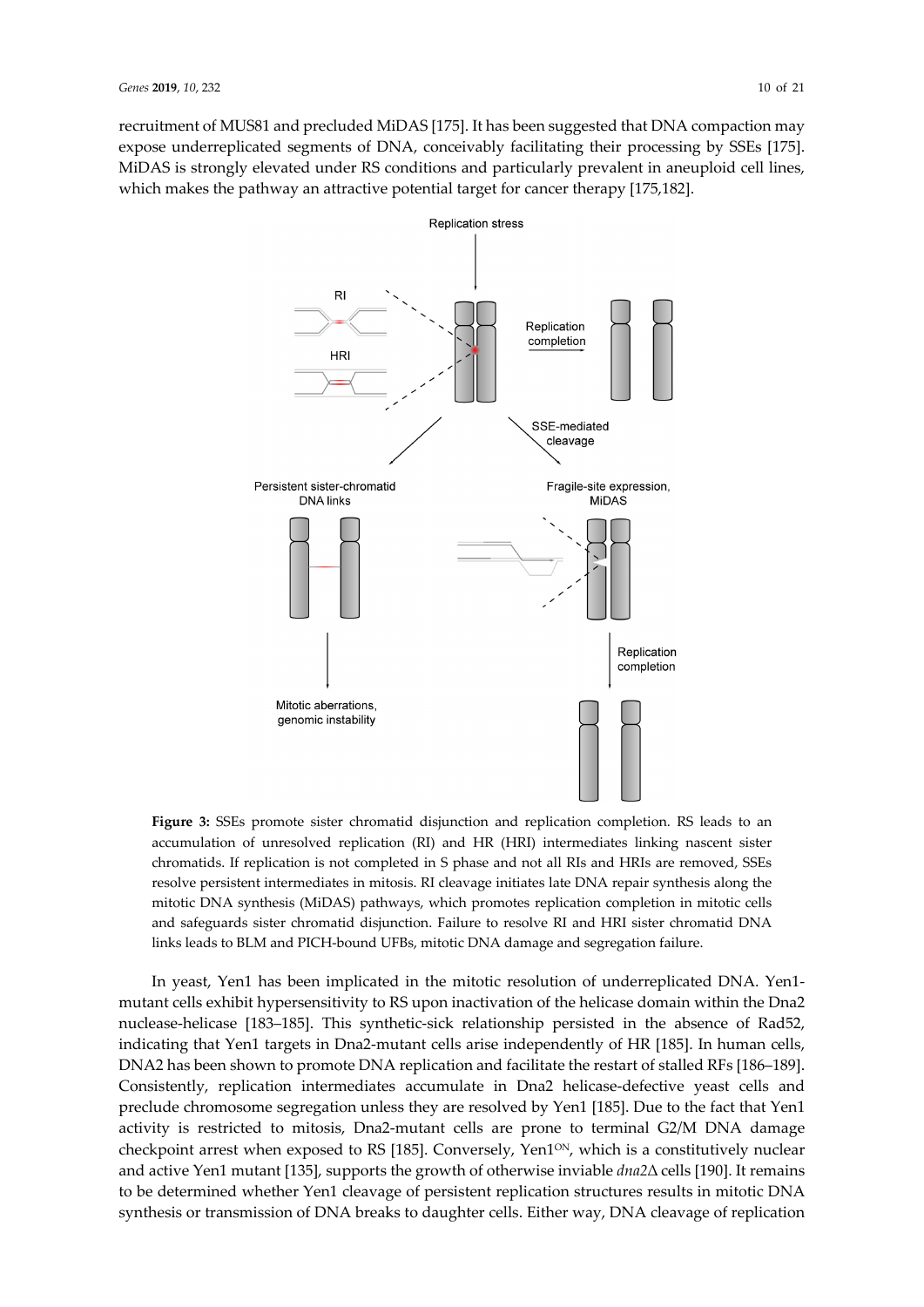intermediates that have escaped Dna2 activity prevents mitotic catastrophe and restores near wildtype levels of viability to Dna2 helicase-mutant cells [185]. In human, the mutations in *DNA2* are associated with Seckel syndrome, one of the microcephalic primordial dwarfism disorders that have been linked to defective RF recovery [191,192]. In cancer, on the other hand, *DNA2* is frequently overexpressed, potentially reflecting an adaptation to endogenous RS and elevated levels of RF stalling [193,194]. If a two-tiered DNA2-GEN1 mechanism for the processing of persistent replication intermediates is conserved in humans, inhibiting these enzymes may provide a means to kill cancer cells by stress overload.

#### **9. Structure-Specific Endonuclease Targets Arising at Stalled Replication Forks**

The versatile DNA debranching activities of Mus81-Mms4/MUS81-EME1, MUS81-EME2, Slx1- Slx4/SLX1-SLX4 and Yen1/GEN1 at three-way and four-way DNA junctions suggest that these SSEs may be capable of cleaving a wide variety of failing replication intermediates in vivo. Direct observations of DNA topology by electron microscopy have revealed reversed RF intermediates that are structurally equivalent to HJs [195] (Figure 2). These intermediates are ubiquitous in human cells but accumulate under RS conditions when MUS81 is absent, indicating that SSEs target the remodeled four-way replication structures or arrested RFs that give rise to them [40,196,197].

RF remodeling involving DNA strand separation and strand annealing can be catalyzed by a number of factors, including the DNA helicases and translocases RAD54, HTFL, FBH1, FANCM, SMARCAL1, ZRANB3, BLM and WRN [198]. RF reversal appears to protect from breakage, suggesting that changes in the architecture of forks that were originally perceived as pathologic and detrimental constitute a controlled response to RF stalling [40,165,195,199–201]. The regressed arm at reversed RFs has an exposed DNA end and is susceptible to degradation. In human cells, the tumor suppressor BRCA2 promotes the formation of protective RAD51 filaments on reversed RFs, acting in an HR-independent role to block MRE11-mediated nucleolytic degradation and RF demise [196,202– 207]. Preserving reversed RFs may facilitate passive rescue by fork convergence upon the arrival of a neighboring RF. Alternatively, reversed RFs are converted back to three-way processive forks by the controlled resection of the regressed arm and/or branch migration [43,188,208] (see "direct restart" in Figure 2). Active three-way/four-way structure interconversions mediated by bacterial and viral DNA repair helicases in reconstituted in vitro systems suggest that RF recovery by fork remodeling is a ubiquitous mechanism [209,210]. If direct restart fails, RFs can be restored by cleavage-free HRdependent mechanisms, involving the invasion of the upstream parental duplex by the regressed arm (see "HR-mediated restart" in Figure 2). However, persistent replication intermediates will eventually become susceptible to SSE cleavage late in the cell cycle, when the HJ resolvases are activated and targeted to chromatin as described above (see "RF cleavage" in Figure 2). This ensures sister chromatid disjunction when chromosome segregation approaches although MiDAS and/or DNA damage repair in daughter cells may subsequently be required for replication completion (Figure 3). It is tempting to speculate that reversed fork structures that are distinct from conventional three-way RFs may attract SSEs in vivo but it is currently unclear whether proper nucleolytic processing is dependent upon prior RF remodeling. It will also be interesting to learn how MUS81- EME2 can be targeted to inactivated RFs in S phase while sparing similar structures that are actively engaged in DNA synthesis. The association of the replisome and other replication/repair factors crowding RFs certainly plays a role in the structural conformation and accessibility of RFs for SSEs.

#### **10. Conclusions**

In the last few years, there has been considerable progress in our understanding of the function and regulation of SSEs in the resolution of underreplication and sister chromatid non-disjunction. The general picture that has emerged is that SSEs are subject to multiple layers of regulation that largely restrict their activities to mitosis. This serves to protect ongoing replication in S phase and ensures that the persistent chromosomal DNA links are removed in time for chromosome segregation. Incomplete replication may escape checkpoint surveillance but SSEs are mobilized at every mitosis and are ready to avert anaphase-bridge formation and mitotic catastrophe. Perhaps one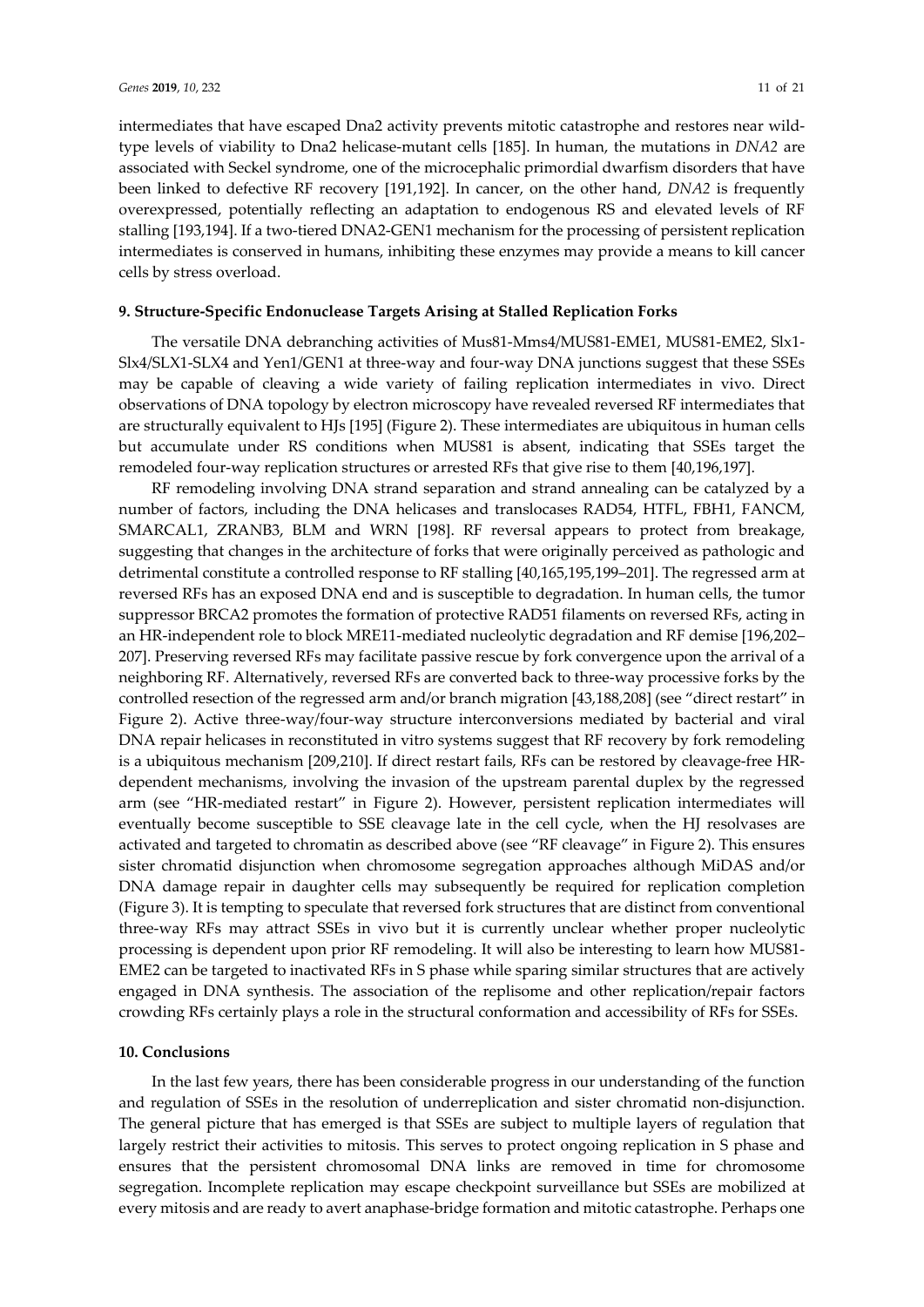of the most striking discoveries is the SSE-mediated initiation of DNA synthesis along the MiDAS pathway, identifying a surprisingly late-acting mechanism of replication completion in mitosis. MiDAS provides an appealing solution for maintaining genome stability despite the inevitability of local underreplication during genome replication. The advances that are being made in our detailed understanding of the mechanisms related to RS and chromosomal underreplication will no doubt feed into strategies exploiting cancer-associated RS for new anti-cancer therapeutic approaches.

**Author Contributions**: Both authors contributed to defining the form and content of this review article and wrote the manuscript.

**Funding:** This research received no external funding.

**Acknowledgments:** Our work on SSEs and replication stress was supported by the Friedrich Miescher Institute for Biomedical Research in Basel and the Novartis Research Foundation. We thank Dr. Kok-Lung Chan for helpful discussions.

**Conflicts of Interest:** The authors declare no conflict of interest.

#### **References**

- 1. Holliday, R.A mechanism for gene conversion in fungi. *Genet Res* **1964**, *5*, 282–304.
- 2. Liu, Y.; West, S.C. Happy Hollidays: 40th anniversary of the Holliday junction. *Nat Rev Mol Cell Biol* **2004**, *5*, 937–944.
- 3. Wu, L.; Hickson, I.D. The Bloom's syndrome helicase suppresses crossing over during homologous recombination. *Nature* **2003**, *426*, 870–874.
- 4. Wyatt, H.D.M.; West, S.C. Holliday junction resolvases. *Cold Spring Harb Perspect Biol* **2014**, *6*, a023192– a023192.
- 5. Rass, U. Resolving branched DNA intermediates with structure-specific nucleases during replication in eukaryotes. *Chromosoma* **2013**, *122*, 499–515.
- 6. Rivera-Mulia, J.C.; Gilbert, D.M. Replicating large genomes: Divide and conquer. *Mol Cell* **2016**, *62*, 756– 765.
- 7. Blow, J. J.; Ge, X. Q.; Jackson, D. A. How dormant origins promote complete genome replication. *Trends Biochem Sci* **2011**, *36*, 405–414.
- 8. Fragkos, M.; Ganier, O.; Coulombe, P.; Méchali, M. DNA replication origin activation in space and time. *Nat Rev Mol Cell Biol* **2015**, *16*, 360–374.
- 9. Newman, T.J.; Mamun, M.A.; Nieduszynski, C.A.; Blow, J.J. Replisome stall events have shaped the distribution of replication origins in the genomes of yeasts. *Nucleic Acids Res* **2013**, *41*, 9705–9718.
- 10. Kawabata, T.; Luebben, S. W.; Yamaguchi, S.; Ilves, I.; Matise, I.; Buske, T.; Botchan, M. R.; Shima, N. Stalled fork rescue via dormant replication origins in unchallenged S phase promotes proper chromosome segregation and tumor suppression. *Mol Cell* **2011**, *41*, 543–553.
- 11. Bellelli, R.; Borel, V.; Logan, C.; Svendsen, J.; Cox, D. E.; Nye, E.; Metcalfe, K.; O'Connell, S. M.; Stamp, G.; Flynn, H.R.; et al. Polε instability drives replication stress, abnormal development, and tumorigenesis. *Mol Cell* **2018**, *70*, 707–721.e7.
- 12. Ge, X.Q.; Jackson, D.A.; Blow, J.J. Dormant origins licensed by excess Mcm2-7 are required for human cells to survive replicative stress. *Genes Dev* **2007**, *21*, 3331–3341.
- 13. Woodward, A.M.; Göhler, T.; Luciani, M.G.; Oehlmann, M.; Ge, X.; Gartner, A.; Jackson, D.A.; Blow, J.J. Excess Mcm2-7 license dormant origins of replication that can be used under conditions of replicative stress. *J Cell Biol* **2006**, *173*, 673–683.
- 14. Ibarra, A.; Schwob, E.; Mendez, J. Excess MCM proteins protect human cells from replicative stress by licensing backup origins of replication. *Proc Natl Acad Sci U.S.A.* **2008**, *105*, 8956–8961.
- 15. Kunnev, D.; Rusiniak, M.E.; Kudla, A.; Freeland, A.; Cady, G.K.; Pruitt, S.C. DNA damage response and tumorigenesis in Mcm2-deficient mice. *Oncogene* **2010**, *29*, 3630–3638.
- 16. Maya-Mendoza, A.; Petermann, E.; Gillespie, D.A.F.; Caldecott, K.W.; Jackson, D.A. Chk1 regulates the density of active replication origins during the vertebrate S phase. *EMBO J* **2007**, *26*, 2719–2731.
- 17. Syljuåsen, R.G.; Sørensen, C.S.; Hansen, L.T.; Fugger, K.; Lundin, C.; Johansson, F.; Helleday, T.; Sehested, M.; Lukas, J.; Bartek, J. Inhibition of human Chk1 causes increased initiation of DNA replication, phosphorylation of ATR targets, and DNA breakage. *Mol Cell Biol* **2005**, *25*, 3553–3562.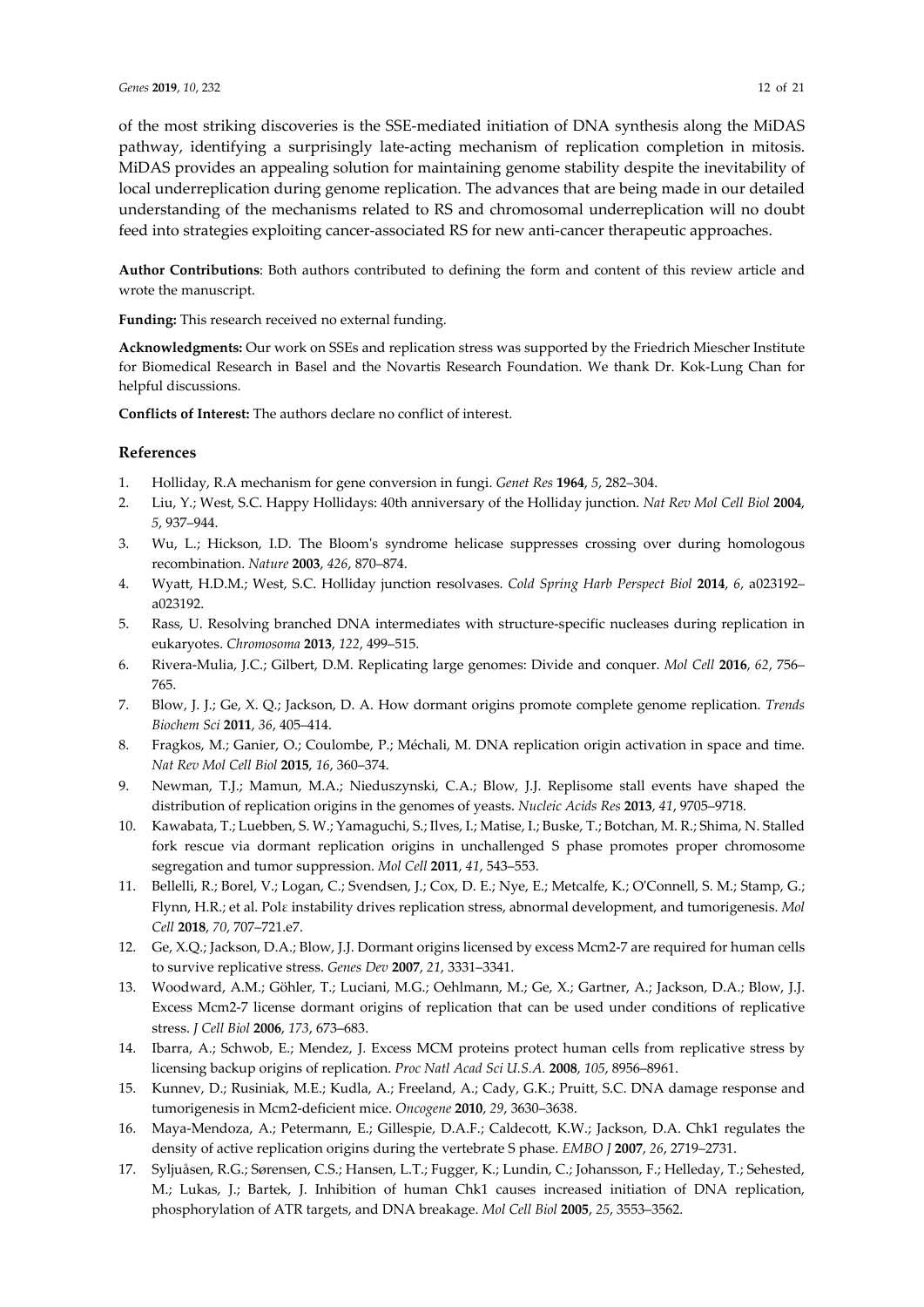- 18. Toledo, L.I.; Altmeyer, M.; Rask, M.-B.; Lukas, C.; Larsen, D.H.; Povlsen, L.K.; Bekker-Jensen, S.; Mailand, N.; Bartek, J.; Lukas, J. ATR prohibits replication catastrophe by preventing global exhaustion of RPA. *Cell* **2013**, *155*, 1088–1103.
- 19. Christensen, P.U.; Bentley, N.J.; Martinho, R.G.; Nielsen, O.; Carr, A.M. Mik1 levels accumulate in S phase and may mediate an intrinsic link between S phase and mitosis. *Proc Natl Acad Sci U.S.A.* **2000**, *97*, 2579– 2584.
- 20. Lemmens, B.; Hegarat, N.; Akopyan, K.; Sala-Gaston, J.; Bartek, J.; Hochegger, H.; Lindqvist, A. DNA replication determines timing of mitosis by restricting CDK1 and PLK1 activation. *Mol Cell* **2018**, *71*, 117– 128.e3.
- 21. Sugimoto, K.; Shimomura, T.; Hashimoto, K.; Araki, H.; Sugino, A.; Matsumoto, K. Rfc5, a small subunit of replication factor C complex, couples DNA replication and mitosis in budding yeast. *Proc Natl Acad Sci U.S.A.* **1996**, *93*, 7048–7052.
- 22. Hofmann, J.F.; Beach, D. Cdt1 is an essential target of the Cdc10/Sct1 transcription factor: Requirement for DNA replication and inhibition of mitosis. *EMBO J* **1994**, *13*, 425–434.
- 23. Piatti, S.; Lengauer, C.; Nasmyth, K. Cdc6 is an unstable protein whose de novo synthesis in G1 is important for the onset of S phase and for preventing a "reductional" anaphase in the budding yeast *Saccharomyces cerevisiae*. *EMBO J* **1995**, *14*, 3788–3799.
- 24. Bastos de Oliveira, F.M.; Kim, D.; Cussiol, J.R.; Das, J.; Jeong, M.C.; Doerfler, L.; Schmidt, K.H.; Yu, H.; Smolka, M.B. Phosphoproteomics reveals distinct modes of Mec1/ATR signaling during DNA replication. *Mol Cell* **2015**, *57*, 1124–1132.
- 25. Eykelenboom, J.K.; Harte, E.C.; Canavan, L.; Pastor-Peidro, A.; Calvo-Asensio, I.; Llorens-Agost, M.; Lowndes, N.F. ATR activates the S-M checkpoint during unperturbed growth to ensure sufficient replication prior to mitotic onset. *Cell Rep* **2013**, *5*, 1095–1107.
- 26. Saldivar, J.C.; Hamperl, S.; Bocek, M.J.; Chung, M.; Bass, T.E.; Cisneros-Soberanis, F.; Samejima, K.; Xie, L.; Paulson, J.R.; Earnshaw, W.C.; Cortez, D.; Meyer, T.; Cimprich, K.A. An intrinsic S/G2 checkpoint enforced by ATR. *Science* **2018**, *361*, 806–810.
- 27. Iyer, D.R.; Rhind, N. The intra-S checkpoint responses to DNA damage. *Genes* **2017**, *8*, 74.
- 28. Saldivar, J.C.; Cortez, D.; Cimprich, K.A. The essential kinase ATR: Ensuring faithful duplication of a challenging genome. *Nat Rev Mol Cell Biol* **2017**, *18*, 622–636.
- 29. Cha, R.S.; Kleckner, N. ATR homolog Mec1 promotes fork progression, thus averting breaks in replication slow zones. *Science* **2002**, *297*, 602–606.
- 30. Casper, A.M.; Nghiem, P.; Arlt, M.F.; Glover, T.W. ATR regulates fragile site stability. *Cell* **2002**, *111*, 779– 789.
- 31. Barlow, J.H.; Faryabi, R.B.; Callén, E.; Wong, N.; Malhowski, A.; Chen, H.T.; Gutierrez-Cruz, G.; Sun, H.- W.; McKinnon, P.; Wright, G.; et al. Identification of early replicating fragile sites that contribute to genome instability. *Cell* **2013**, *152*, 620–632.
- 32. Shastri, N.; Tsai, Y.-C.; Hile, S.; Jordan, D.; Powell, B.; Chen, J.; Maloney, D.; Dose, M.; Lo, Y.; Anastassiadis, T.; et al. Genome-wide identification of structure-forming repeats as principal sites of fork collapse upon ATR inhibition. *Mol Cell* **2018**, *72*, 222–238.e11.
- 33. Tubbs, A.; Sridharan, S.; van Wietmarschen, N.; Maman, Y.; Callén, E.; Stanlie, A.; Wu, W.; Wu, X.; Day, A.; Wong, N.; et al. Dual roles of poly(dA:dT) tracts in replication initiation and fork collapse. *Cell* **2018**, *174*, 1127–1142.e19.
- 34. Tercero, J.A.; Longhese, M.P.; Diffley, J.F.X. A central role for DNA replication forks in checkpoint activation and response. *Mol Cell* **2003**, *11*, 1323–1336.
- 35. Tercero, J. A.; Diffley, J. F. Regulation of DNA replication fork progression through damaged DNA by the Mec1/Rad53 checkpoint. *Nature* **2001**, *412*, 553–557.
- 36. Lopes, M.; Cotta-Ramusino, C.; Pellicioli, A.; Liberi, G.; Plevani, P.; Muzi-Falconi, M.; Newlon, C.S.; Foiani, M. The DNA replication checkpoint response stabilizes stalled replication forks. *Nature* **2001**, *412*, 557–561.
- 37. Sogo, J.M.; Lopes, M.; Foiani, M. Fork reversal and ssDNA accumulation at stalled replication forks owing to checkpoint defects. *Science* **2002**, *297*, 599–602.
- 38. Froget, B.; Blaisonneau, J.; Lambert, S.; Baldacci, G. Cleavage of stalled forks by fission yeast Mus81/Eme1 in absence of DNA replication checkpoint. *Mol Biol Cell* **2008**, *19*, 445–456.
- 39. El-Shemerly, M.; Hess, D.; Pyakurel, A.K.; Moselhy, S.; Ferrari, S. ATR-dependent pathways control hEXO1 stability in response to stalled forks. *Nucleic Acids Res.* **2008**, *36*, 511–519.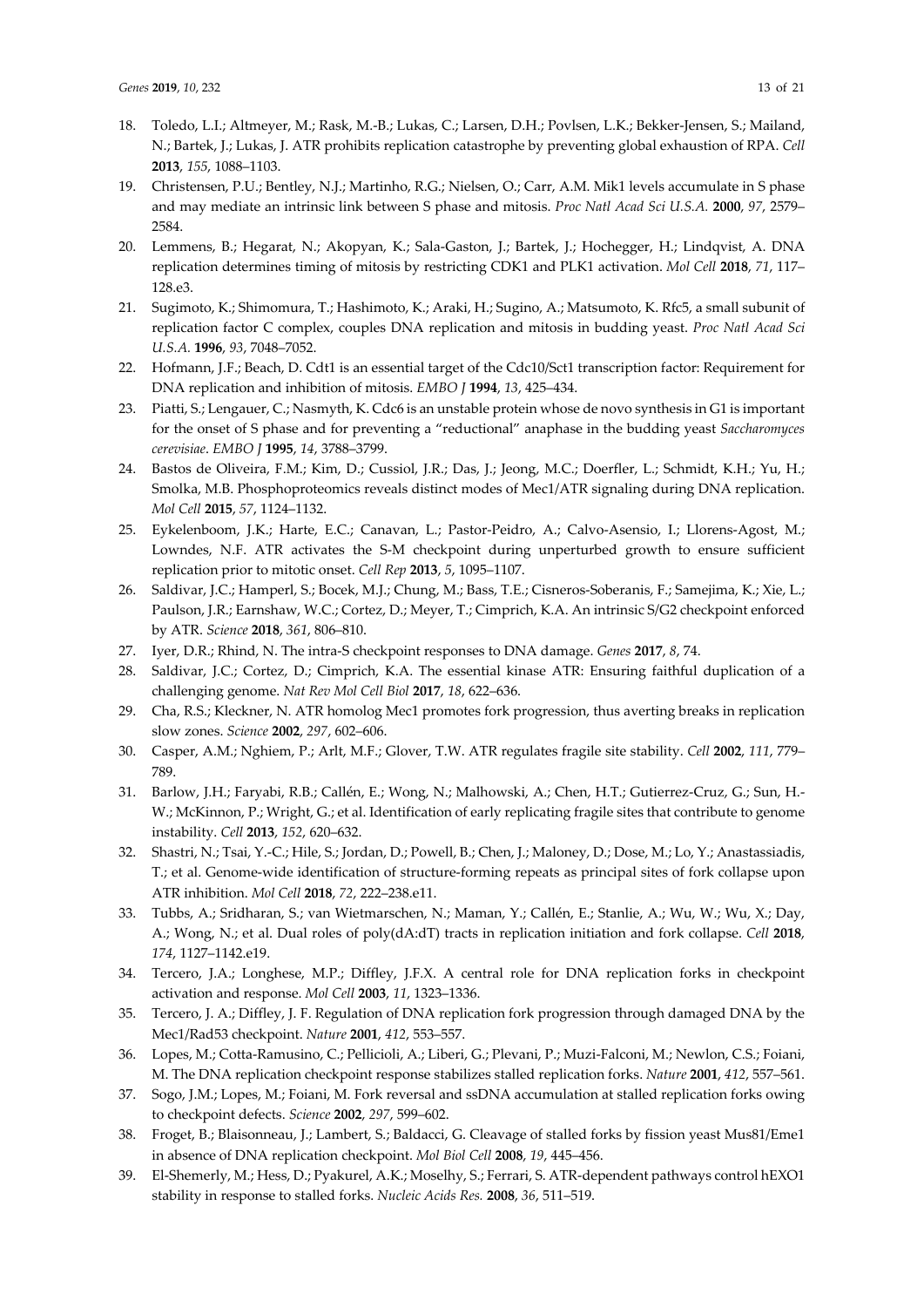- 40. Neelsen, K.J.; Zanini, I.M. Y.; Herrador, R.; Lopes, M. Oncogenes induce genotoxic stress by mitotic processing of unusual replication intermediates. *J Cell Biol* **2013**, *200*, 699–708.
- 41. Cotta-Ramusino, C.; Fachinetti, D.; Lucca, C.; Doksani, Y.; Lopes, M.; Sogo, J.; Foiani, M. Exo1 processes stalled replication forks and counteracts fork reversal in checkpoint-defective cells. *Mol Cell* **2005**, *17*, 153– 159.
- 42. Segurado, M.; Diffley, J.F.X. Separate roles for the DNA damage checkpoint protein kinases in stabilizing DNA replication forks. *Genes Dev* **2008**, *22*, 1816–1827.
- 43. Couch, F.B.; Bansbach, C.E.; Driscoll, R.; Luzwick, J.W.; Glick, G.G.; Bétous, R.; Carroll, C.M.; Jung, S.Y.; Qin, J.; Cimprich, K.A.; Cortez, D. ATR phosphorylates SMARCAL1 to prevent replication fork collapse. *Genes Dev* **2013**, *27*, 1610–1623.
- 44. Seiler, J.A.; Conti, C.; Syed, A.; Aladjem, M.I.; Pommier, Y. The intra-S-phase checkpoint affects both DNA replication initiation and elongation: Single-cell and -DNA fiber analyses. *Mol Cell Biol* **2007**, *27*, 5806–5818.
- 45. Santocanale, C.; Diffley, J.F. A Mec1- and Rad53-dependent checkpoint controls late-firing origins of DNA replication. *Nature* **1998**, *395*, 615–618.
- 46. Shirahige, K.; Hori, Y.; Shiraishi, K.; Yamashita, M.; Takahashi, K.; Obuse, C.; Tsurimoto, T.; Yoshikawa, H. Regulation of DNA-replication origins during cell-cycle progression. *Nature* **1998**, *395*, 618–621.
- 47. Dimitrova, D.S.; Gilbert, D.M. Temporally coordinated assembly and disassembly of replication factories in the absence of DNA synthesis. *Nat Cell Biol* **2000**, *2*, 686–694.
- 48. Yekezare, M.; Gómez-González, B.; Diffley, J. F. X. Controlling DNA replication origins in response to DNA damage - inhibit globally, activate locally. *J Cell Sci* **2013**, *126*, 1297–1306.
- 49. Lundgren, K.; Walworth, N.; Booher, R.; Dembski, M.; Kirschner, M.; Beach, D. mik1 and wee1 cooperate in the inhibitory tyrosine phosphorylation of cdc2. *Cell* **1991**, *64*, 1111–1122.
- 50. Boddy, M.N.; Furnari, B.; Mondesert, O.; Russell, P. Replication checkpoint enforced by kinases Cds1 and Chk1. *Science* **1998**, *280*, 909–912.
- 51. Zeng, Y.; Forbes, K.C.; Wu, Z.; Moreno, S.; Piwnica-Worms, H.; Enoch, T. Replication checkpoint requires phosphorylation of the phosphatase Cdc25 by Cds1 or Chk1. *Nature* **1998**, *395*, 507–510.
- 52. Furnari, B.; Rhind, N.; Russell, P. Cdc25 mitotic inducer targeted by chk1 DNA damage checkpoint kinase. *Science* **1997**, *277*, 1495–1497.
- 53. Sanchez, Y.; Wong, C.; Thoma, R.S.; Richman, R.; Wu, Z.; Piwnica-Worms, H.; Elledge, S.J. Conservation of the Chk1 checkpoint pathway in mammals: linkage of DNA damage to Cdk regulation through Cdc25. *Science* **1997**, *277*, 1497–1501.
- 54. Palou, G.; Palou, R.; Zeng, F.; Vashisht, A.A.; Wohlschlegel, J.A.; Quintana, D.G. Three different pathways prevent chromosome segregation in the presence of DNA damage or replication stress in budding yeast. *PLoS Genet* **2015**, *11*, e1005468.
- 55. Al Mamun, M.; Albergante, L.; Moreno, A.; Carrington, J.T.; Blow, J.J.; Newman, T.J. Inevitability and containment of replication errors for eukaryotic genome lengths spanning megabase to gigabase. *Proc Natl Acad Sci U.S.A.* **2016**, *113*, E5765–74.
- 56. Moreno, A.; Carrington, J.T.; Albergante, L.; Al Mamun, M.; Haagensen, E. J.; Komseli, E.-S.; Gorgoulis, V. G.; Newman, T.J.; Blow, J.J. Unreplicated DNA remaining from unperturbed S phases passes through mitosis for resolution in daughter cells. *Proc Natl Acad Sci U.S.A.* **2016**, *113*, E5757–64.
- 57. Torres-Rosell, J.; De Piccoli, G.; Cordón-Preciado, V.; Farmer, S.; Jarmuz, A.; Machín, F.; Pasero, P.; Lisby, M.; Haber, J.E.; Aragón, L. Anaphase onset before complete DNA replication with intact checkpoint responses. *Science* **2007**, *315*, 1411–1415.
- 58. Baumann, C.; Körner, R.; Hofmann, K.; Nigg, E.A. PICH, a centromere-associated SNF2 family ATPase, is regulated by Plk1 and required for the spindle checkpoint. *Cell* **2007**, *128*, 101–114.
- 59. Chan, K.-L.; North, P.S.; Hickson, I.D. BLM is required for faithful chromosome segregation and its localization defines a class of ultrafine anaphase bridges. *EMBO J* **2007**, *26*, 3397–3409.
- 60. Naim, V.; Rosselli, F. The FANC pathway and BLM collaborate during mitosis to prevent micro-nucleation and chromosome abnormalities. *Nat Cell Biol* **2009**, *11*, 761–768.
- 61. Fernández-Casañas, M.; Chan, K.-L. The Unresolved Problem of DNA Bridging. *Genes* **2018**, *9*, 623.
- 62. Glover, T.W.; Wilson, T.E.; Arlt, M.F. Fragile sites in cancer: more than meets the eye. *Nat Rev Cancer* **2017**, *17*, 489–501.
- 63. Glover, T.W.; Berger, C.; Coyle, J.; Echo, B. DNA polymerase alpha inhibition by aphidicolin induces gaps and breaks at common fragile sites in human chromosomes. *Hum Genet* **1984**, *67*, 136–142.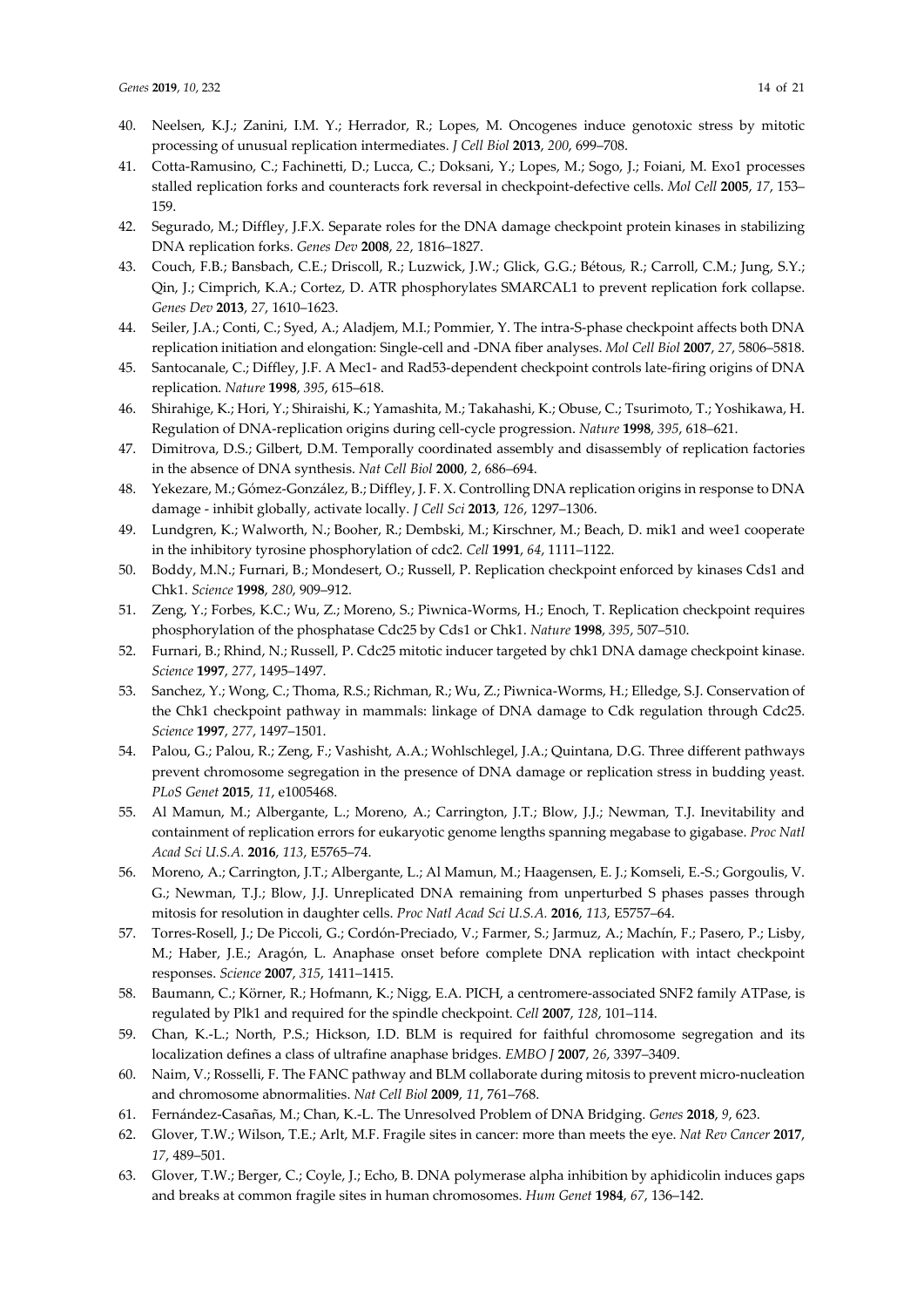- 64. Durkin, S.G.; Ragland, R.L.; Arlt, M.F.; Mulle, J.G.; Warren, S.T.; Glover, T.W. Replication stress induces tumor-like microdeletions in FHIT/FRA3B. *Proc Natl Acad Sci U.S.A.* **2008**, *105*, 246–251.
- 65. Arlt, M.F.; Mulle, J.G.; Schaibley, V.M.; Ragland, R.L.; Durkin, S.G.; Warren, S.T.; Glover, T.W. Replication stress induces genome-wide copy number changes in human cells that resemble polymorphic and pathogenic variants. *Am J Hum Genet* **2009**, *84*, 339–350.
- 66. Le Beau, M.M.; Rassool, F.V.; Neilly, M.E.; Espinosa, R.; Glover, T.W.; Smith, D.I.; McKeithan, T.W. Replication of a common fragile site, FRA3B, occurs late in S phase and is delayed further upon induction: implications for the mechanism of fragile site induction. *Hum Mol Genet* **1998**, *7*, 755–761.
- 67. Wilson, T.E.; Arlt, M.F.; Park, S.H.; Rajendran, S.; Paulsen, M.; Ljungman, M.; Glover, T.W. Large transcription units unify copy number variants and common fragile sites arising under replication stress. *Genome Res* **2015**, *25*, 189–200.
- 68. Le Tallec, B.; Millot, G.A.; Blin, M.E.; Brison, O.; Dutrillaux, B.; Debatisse, M. Common fragile site profiling in epithelial and erythroid cells reveals that most recurrent cancer deletions lie in fragile sites hosting large genes. *Cell Rep.* **2013**, *4*, 420–428.
- 69. West, S.C. Processing of recombination intermediates by the RuvABC proteins. *Annu Rev Genet* **1997**, *31*, 213–244.
- 70. Kim, S.M.; Forsburg, S.L. Regulation of structure-specific endonucleases in replication stress. *Genes* **2018**, *9*, 634.
- 71. Lee, S.-H.; Princz, L.N.; Klügel, M.F.; Habermann, B.; Pfander, B.; Biertümpfel, C. Human Holliday junction resolvase GEN1 uses a chromodomain for efficient DNA recognition and cleavage. *eLife* **2015**, *4*, 213.
- 72. Guervilly, J.-H.; Takedachi, A.; Naim, V.; Scaglione, S.; Chawhan, C.; Lovera, Y.; Despras, E.; Kuraoka, I.; Kannouche, P.; Rosselli, F.; Gaillard, P.-H.L. The SLX4 complex is a SUMO E3 ligase that impacts on replication stress outcome and genome stability. *Mol Cell* **2015**, *57*, 123–137.
- 73. Mullen, J.R.; Kaliraman, V.; Ibrahim, S.S.; Brill, S.J. Requirement for three novel protein complexes in the absence of the Sgs1 DNA helicase in *Saccharomyces cerevisiae*. *Genetics* **2001**, *157*, 103–118.
- 74. Fabre, F.; Chan, A.; Heyer, W.-D.; Gangloff, S. Alternate pathways involving Sgs1/Top3, Mus81/ Mms4, and Srs2 prevent formation of toxic recombination intermediates from single-stranded gaps created by DNA replication. *Proc Natl Acad Sci U.S.A.* **2002**, *99*, 16887–16892.
- 75. Newman, M.; Murray-Rust, J.; Lally, J.; Rudolf, J.; Fadden, A.; Knowles, P.P.; White, M.F.; McDonald, N. Q. Structure of an XPF endonuclease with and without DNA suggests a model for substrate recognition. *EMBO J* **2005**, *24*, 895–905.
- 76. Nishino, T.; Komori, K.; Ishino, Y.; Morikawa, K. Structural and functional analyses of an archaeal XPF/Rad1/Mus81 nuclease: asymmetric DNA binding and cleavage mechanisms. *Structure* **2005**, *13*, 1183– 1192.
- 77. Ciccia, A.; Constantinou, A.; West, S.C. Identification and characterization of the human mus81-eme1 endonuclease. *J Biol Chem* **2003**, *278*, 25172–25178.
- 78. Ciccia, A.; Ling, C.; Coulthard, R.; Yan, Z.; Xue, Y.; Meetei, A. R.; Laghmani, E. H.; Joenje, H.; McDonald, N.; de Winter, J.P.; Wang, W.; West, S.C. Identification of FAAP24, a Fanconi anemia core complex protein that interacts with FANCM. *Mol Cell* **2007**, *25*, 331–343.
- 79. Boddy, M.N.; Gaillard, P.H.; McDonald, W.H.; Shanahan, P.; Yates, J.R.; Russell, P. Mus81-Eme1 are essential components of a Holliday junction resolvase. *Cell* **2001**, *107*, 537–548.
- 80. Kaliraman, V.; Mullen, J.R.; Fricke, W.M.; Bastin-Shanower, S.A.; Brill, S.J. Functional overlap between Sgs1-Top3 and the Mms4-Mus81 endonuclease. *Genes Dev* **2001**, *15*, 2730–2740.
- 81. Chen, X.B.; Melchionna, R.; Denis, C.M.; Gaillard, P.H.; Blasina, A.; Van de Weyer, I.; Boddy, M.N.; Russell, P.; Vialard, J.; McGowan, C.H. Human Mus81-associated endonuclease cleaves Holliday junctions in vitro. *Mol Cell* **2001**, *8*, 1117–1127.
- 82. Oğrünç, M.; Sancar, A. Identification and characterization of human MUS81-MMS4 structure-specific endonuclease. *J Biol Chem* **2003**, *278*, 21715–21720.
- 83. Fricke, W.M.; Bastin-Shanower, S.A.; Brill, S.J. Substrate specificity of the *Saccharomyces cerevisiae* Mus81- Mms4 endonuclease. *DNA Repair (Amst.)* **2005**, *4*, 243–251.
- 84. Ehmsen, K.T.; Heyer, W.-D.A junction branch point adjacent to a DNA backbone nick directs substrate cleavage by *Saccharomyces cerevisiae* Mus81-Mms4. *Nucleic Acids Res* **2009**, *37*, 2026–2036.
- 85. Amangyeld, T.; Shin, Y.-K.; Lee, M.; Kwon, B.; Seo, Y.-S. Human MUS81-EME2 can cleave a variety of DNA structures including intact Holliday junction and nicked duplex. *Nucleic Acids Res* **2014**, *42*, 5846–5862.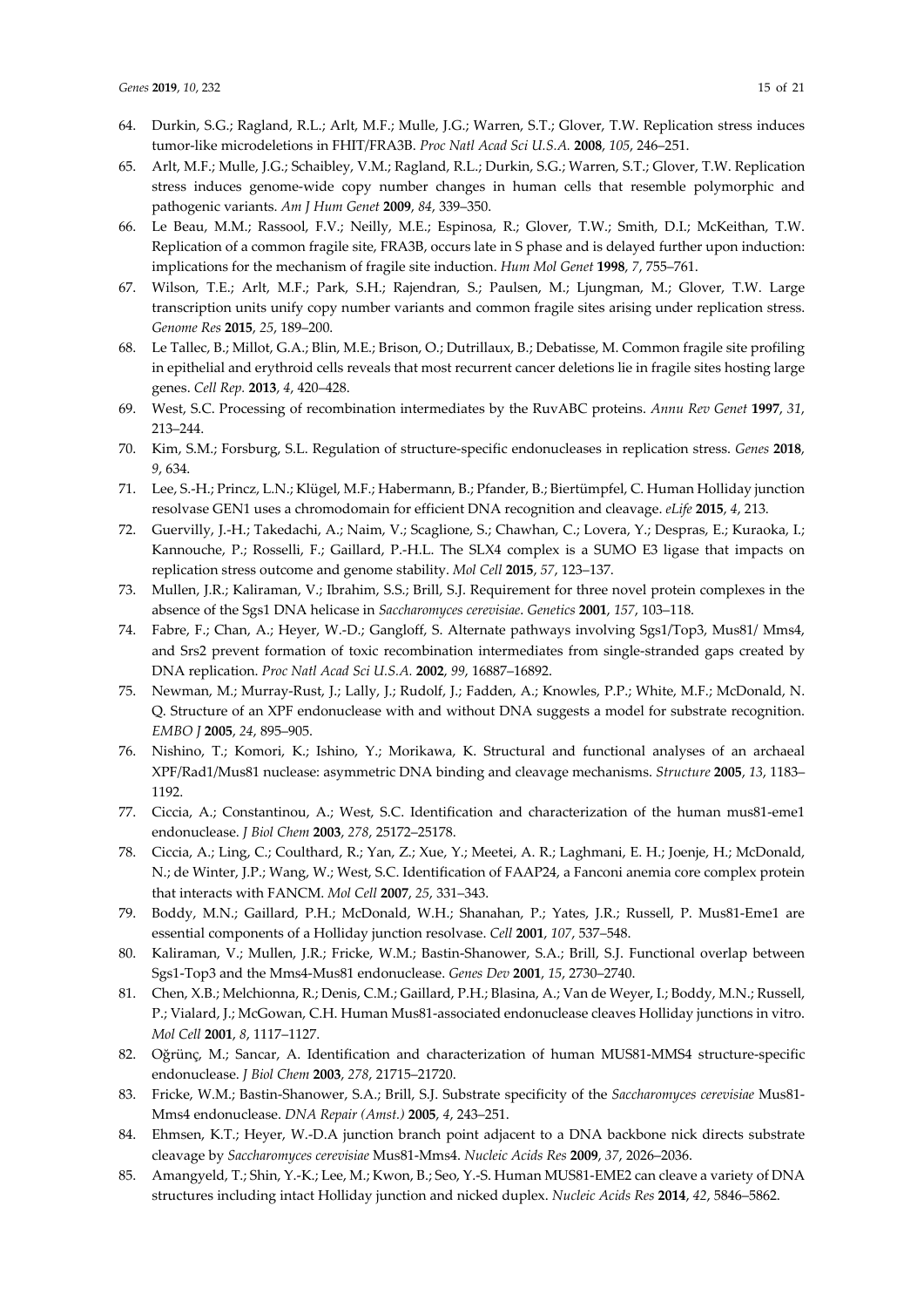- 86. Pepe, A.; West, S.C. Substrate specificity of the MUS81-EME2 structure selective endonuclease. *Nucleic Acids Res* **2014**, *42*, 3833–3845.
- 87. Pepe, A.; West, S.C. MUS81-EME2 promotes replication fork restart. *Cell Rep* **2014**, *7*, 1048–1055.
- 88. Matos, J.; Blanco, M.G.; Maslen, S.; Skehel, J.M.; West, S. C. Regulatory control of the resolution of DNA recombination intermediates during meiosis and mitosis. *Cell* **2011**, *147*, 158–172.
- 89. Dehé, P-M.; Coulon, S.; Scaglione, S.; Shanahan, P.; Takedachi, A.; Wohlschlegel, J.A.; Yates, J.R.; Llorente, B.; Russell, P.; Gaillard, P-H.L. Regulation of Mus81-Eme1 Holliday junction resolvase in response to DNA damage. *Nat Struct Mol Biol* **2013**, *20*, 598–603.
- 90. Gallo-Fernández, M.; Saugar, I.; Ortiz-Bazán, M.Á.; Vázquez, M.V.; Tercero, J.A. Cell cycle-dependent regulation of the nuclease activity of Mus81–Eme1/Mms4. *Nucleic Acids Res* **2012**, *40*, 8325–8335.
- 91. Princz, L.N.; Wild, P.; Bittmann, J.; Aguado, F.J.; Blanco, M.G.; Matos, J.; Pfander, B. Dbf4-dependent kinase and the Rtt107 scaffold promote Mus81-Mms4 resolvase activation during mitosis. *EMBO J* **2017**, *36*, 664– 678.
- 92. Matos, J.; Blanco, M.G.; West, S.C. Cell-cycle kinases coordinate the resolution of recombination intermediates with chromosome segregation. *Cell Rep* **2013**, *4*, 76–86.
- 93. Szakal, B.; Branzei, D. Premature Cdk1/Cdc5/Mus81 pathway activation induces aberrant replication and deleterious crossover. *EMBO J* **2013**, *32*, 1155–1167.
- 94. Sebesta, M.; Urulangodi, M.; Stefanovie, B.; Szakal, B.; Pacesa, M.; Lisby, M.; Branzei, D.; Krejci, L. Esc2 promotes Mus81 complex-activity via its SUMO-like and DNA binding domains. *Nucleic Acids Res* **2017**, *45*, 215–230.
- 95. Sisakova, A.; Altmannova, V.; Sebesta, M.; Krejci, L. Role of PCNA and RFC in promoting Mus81-complex activity. *BMC Biol* **2017**, *15*, 90.
- 96. Wyatt, H.D.M.; Sarbajna, S.; Matos, J.; West, S.C. Coordinated actions of SLX1-SLX4 and MUS81-EME1 for Holliday Junction resolution in human Cells. *Mol Cell* **2013**, *52*, 234–247.
- 97. Duda, H.; Arter, M.; Gloggnitzer, J.; Teloni, F.; Wild, P.; Blanco, M.G.; Altmeyer, M.; Matos, J.A Mechanism for controlled breakage of under-replicated chromosomes during mitosis. *Dev Cell* **2016**, *39*, 740–755.
- 98. Fekairi, S.; Scaglione, S.; Chahwan, C.; Taylor, E.R.; Tissier, A.; Coulon, S.; Dong, M.-Q.; Ruse, C.; Yates, J.R.; Russell, P.; Fuchs, R.P.; McGowan, C.H.; Gaillard, P.-H.L. Human SLX4 is a Holliday junction resolvase subunit that binds multiple DNA repair/recombination endonucleases. *Cell* **2009**, *138*, 78–89.
- 99. Muñoz, I.M.; Hain, K.; Déclais, A.-C.; Gardiner, M.; Toh, G.W.; Sanchez-Pulido, L.; Heuckmann, J.M.; Toth, R.; Macartney, T.; Eppink, B.; Kanaar, R.; Ponting, C.P.; Lilley, D.M.J.; Rouse, J. Coordination of structurespecific nucleases by human SLX4/BTBD12 is required for DNA repair. *Mol Cell* **2009**, *35*, 116–127.
- 100. Svendsen, J.M.; Smogorzewska, A.; Sowa, M.E.; O'Connell, B.C.; Gygi, S.P.; Elledge, S.J.; Harper, J.W. Mammalian BTBD12/SLX4 assembles a Holliday junction resolvase and is required for DNA repair. *Cell* **2009**, *138*, 63–77.
- 101. Wyatt, H.D.M.; Laister, R.C.; Martin, S.R.; Arrowsmith, C.H.; West, S.C. The SMX DNA repair Tri-nuclease. *Mol Cell* **2017**, *65*, 848–860.e11.
- 102. Yin, J.; Wan, B.; Sarkar, J.; Horvath, K.; Wu, J.; Chen, Y.; Cheng, G.; Wan, K.; Chin, P.; Lei, M.; et al. Dimerization of SLX4 contributes to functioning of the SLX4-nuclease complex. *Nucleic Acids Res* **2016**, *44*, 4871–4880.
- 103. Coulon, S.; Gaillard, P.-H.L.; Chahwan, C.; McDonald, W.H.; Yates, J.R.; Russell, P. Slx1-Slx4 are subunits of a structure-specific endonuclease that maintains ribosomal DNA in fission yeast. *Mol Biol Cell* **2004**, *15*, 71–80.
- 104. Fricke, W.M.; Brill, S.J. Slx1-Slx4 is a second structure-specific endonuclease functionally redundant with Sgs1-Top3. *Genes Dev* **2003**, *17*, 1768–1778.
- 105. Kaliraman, V.; Brill, S.J. Role of SGS1 and SLX4 in maintaining rDNA structure in *Saccharomyces cerevisiae*. *Curr Genet* **2002**, *41*, 389–400.
- 106. Coulon, S.; Noguchi, E.; Noguchi, C.; Du, L.-L.; Nakamura, T.M.; Russell, P. Rad22Rad52-dependent repair of ribosomal DNA repeats cleaved by Slx1-Slx4 endonuclease. *Mol Biol Cel* **2006**, *17*, 2081–2090.
- 107. Sarbajna, S.; Davies, D.; West, S.C. Roles of SLX1-SLX4, MUS81-EME1, and GEN1 in avoiding genome instability and mitotic catastrophe. *Genes Dev* **2014**, *28*, 1124–1136.
- 108. Garner, E.; Kim, Y.; Lach, F.P.; Kottemann, M.C.; Smogorzewska, A. Human GEN1 and the SLX4-associated nucleases MUS81 and SLX1 are essential for the resolution of replication-induced Holliday junctions. *Cell Rep.* **2013**, *5*, 207–215.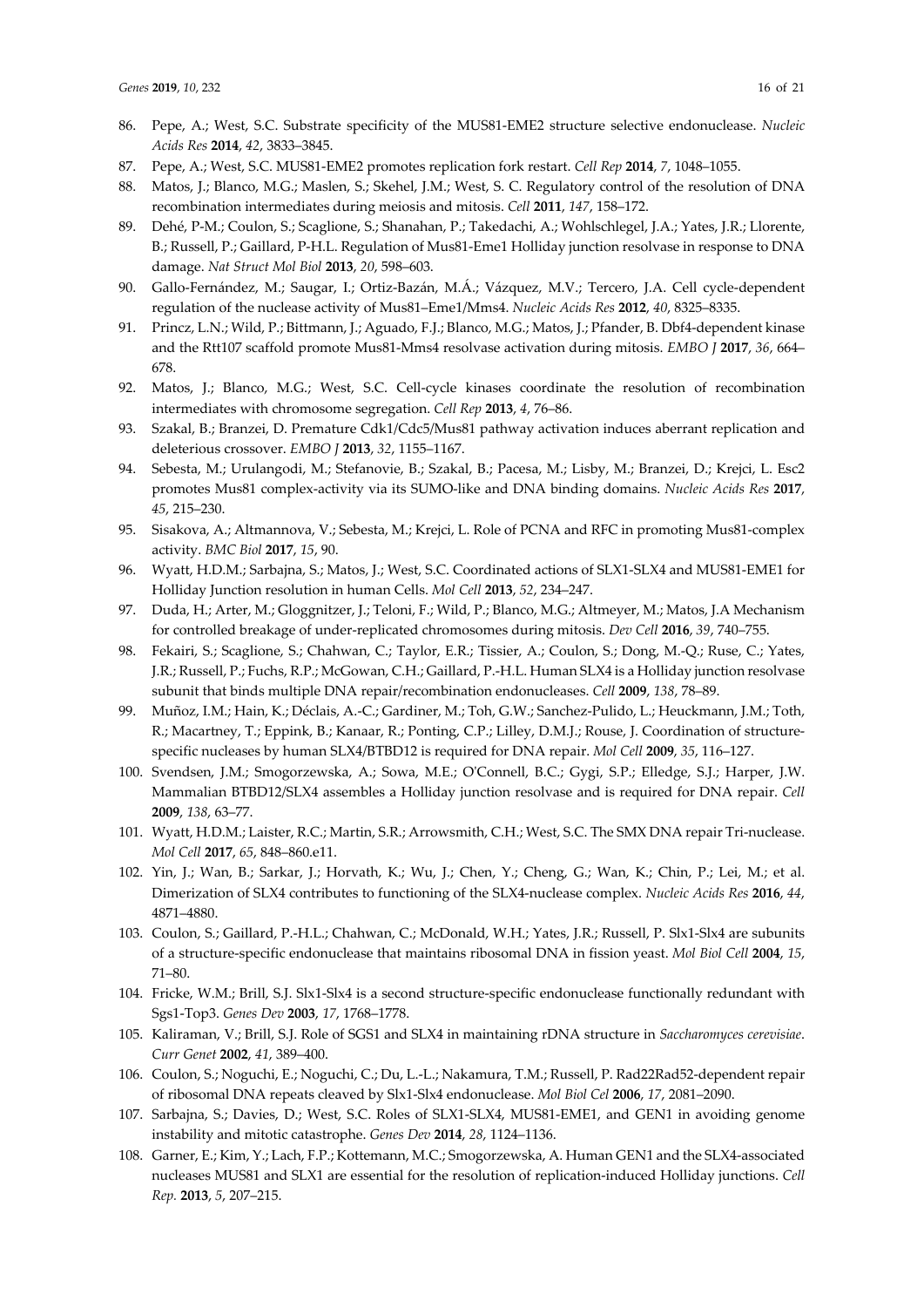- 109. Guervilly, J.-H.; Gaillard, P.H. SLX4: Multitasking to maintain genome stability. *Crit Rev Biochem Mol Biol* **2018**, *53*, 475–514.
- 110. Kim, Y.; Lach, F. P.; Desetty, R.; Hanenberg, H.; Auerbach, A. D.; Smogorzewska, A. Mutations of the SLX4 gene in Fanconi anemia. *Nat Genet* **2011**, *43*, 142–146.
- 111. Stoepker, C.; Hain, K.; Schuster, B.; Hilhorst-Hofstee, Y.; Rooimans, M. A.; Steltenpool, J.; Oostra, A. B.; Eirich, K.; Korthof, E.T.; Nieuwint, A.W.M.; Jaspers, N.G.J.; Bettecken, T.; Joenje, H.; Schindler, D.; Rouse, J.; de Winter, J.P. SLX4, a coordinator of structure-specific endonucleases, is mutated in a new Fanconi anemia subtype. *Nat Genet* **2011**, *43*, 138–141.
- 112. Gaur, V.; Wyatt, H.D.M.; Komorowska, W.; Szczepanowski, R.H.; de Sanctis, D.; Gorecka, K.M.; West, S. C.; Nowotny, M. Structural and mechanistic analysis of the Slx1-Slx4 endonuclease. *Cell Rep* **2015**, *10*, 1467– 1476.
- 113. Castor, D.; Nair, N.; Déclais, A.-C.; Lachaud, C.; Toth, R.; Macartney, T.J.; Lilley, D.M.J.; Arthur, J.S.C.; Rouse, J. Cooperative control of holliday junction resolution and DNA repair by the SLX1 and MUS81- EME1 nucleases. *Mol Cell* **2013**, *52*, 221–233.
- 114. Gwon, G.H.; Jo, A.; Baek, K.; Jin, K.S.; Fu, Y.; Lee, J.-B.; Kim, Y.; Cho, Y. Crystal structures of the structureselective nuclease Mus81-Eme1 bound to flap DNA substrates. *EMBO J* **2014**, *33*, 1061–1072.
- 115. Palma, A.; Pugliese, G.M.; Murfuni, I.; Marabitti, V.; Malacaria, E.; Rinalducci, S.; Minoprio, A.; Sanchez, M.; Mazzei, F.; Zolla, L.; Franchitto, A.; Pichierri, P. Phosphorylation by CK2 regulates MUS81/EME1 in mitosis and after replication stress. *Nucleic Acids Res* **2018**, *46*, 5109–5124.
- 116. Saugar, I.; Jiménez-Martín, A.; Tercero, J.A. Subnuclear relocalization of structure-specific endonucleases in response to DNA damage. *Cell Rep* **2017**, *20*, 1553–1562.
- 117. Schwartz, E.K.; Wright, W.D.; Ehmsen, K.T.; Evans, J.E.; Stahlberg, H.; Heyer, W.-D. Mus81-Mms4 functions as a single heterodimer to cleave nicked intermediates in recombinational DNA repair. *Mol Cell Biol* **2012**, *32*, 3065–3080.
- 118. Ohouo, P.Y.; Bastos de Oliveira, F.M.; Almeida, B.S.; Smolka, M.B. DNA damage signaling recruits the Rtt107-Slx4 scaffolds via Dpb11 to mediate replication stress response. *Mol Cell* **2010**, *39*, 300–306.
- 119. Gritenaite, D.; Princz, L.N.; Szakal, B.; Bantele, S.C.S.; Wendeler, L.; Schilbach, S.; Habermann, B.H.; Matos, J.; Lisby, M.; Branzei, D.; Pfander, B. A cell cycle-regulated Slx4-Dpb11 complex promotes the resolution of DNA repair intermediates linked to stalled replication. *Genes Dev* **2014**, *28*, 1604–1619.
- 120. Princz, L.N.; Gritenaite, D.; Pfander, B. The Slx4-Dpb11 scaffold complex: coordinating the response to replication fork stalling in S-phase and the subsequent mitosis. *Cell Cycle* **2014**, *14*, 488–494.
- 121. Ip, S.C.Y.; Rass, U.; Blanco, M. G.; Flynn, H.R.; Skehel, J.M.; West, S.C. Identification of Holliday junction resolvases from humans and yeast. *Nature* **2008**, *456*, 357–361.
- 122. West, S.C. The search for a human Holliday junction resolvase. *Biochem Soc Trans* **2009**, *37*, 519–526.
- 123. Lieber, M.R. The FEN-1 family of structure-specific nucleases in eukaryotic DNA replication, recombination and repair. *Bioessays* **1997**, *19*, 233–240.
- 124. Bailly, A.P.; Freeman, A.; Hall, J.; Déclais, A.-C.; Alpi, A.; Lilley, D.M.J.; Ahmed, S.; Gartner, A. The *Caenorhabditis elegans* homolog of Gen1/Yen1 resolvases links DNA damage signaling to DNA doublestrand break repair. *PLoS Genet* **2010**, *6*, e1001025.
- 125. Yang, Y.; Ishino, S.; Yamagami, T.; Kumamaru, T.; Satoh, H.; Ishino, Y. The OsGEN-L protein from *Oryza sativa* possesses Holliday junction resolvase activity as well as 5'-flap endonuclease activity. *J Biochem.* **2012**, *151*, 317–327.
- 126. Bauknecht, M.; Kobbe, D. AtGEN1 and AtSEND1, two paralogs in Arabidopsis, possess Holliday junction resolvase activity. *Plant Physiol* **2014**, *166*, 202–216.
- 127. Andersen, S.L.; Kuo, H.K.; Savukoski, D.; Brodsky, M.H.; Sekelsky, J. Three structure-selective endonucleases are essential in the absence of BLM helicase in Drosophila. *PLoS Genet* **2011**, *7*, e1002315.
- 128. Lorenz, A.; West, S.C.; Whitby, M.C. The human Holliday junction resolvase GEN1 rescues the meiotic phenotype of a *Schizosaccharomyces pombe* mus81 mutant. *Nucleic Acids Res* **2010**, *38*, 1866–1873.
- 129. Freeman, A.D.J.; Liu, Y.; Déclais, A.-C.; Gartner, A.; Lilley, D.M.J. GEN1 from a thermophilic fungus is functionally closely similar to non-eukaryotic junction-resolving enzymes. *J Mol Biol* **2014**, *426*, 3946–3959.
- 130. Shah Punatar, R.; Martin, M.J.; Wyatt, H.D.M.; Chan, Y.W.; West, S.C. Resolution of single and double Holliday junction recombination intermediates by GEN1. *Proc Natl Acad Sci U.S.A.* **2017**, *114*, 443–450.
- 131. Rass, U.; Compton, S.A.; Matos, J.; Singleton, M.R.; Ip, S.C.Y.; Blanco, M.G.; Griffith, J.D.; West, S.C. Mechanism of Holliday junction resolution by the human GEN1 protein. *Genes Dev* **2010**, *24*, 1559–1569.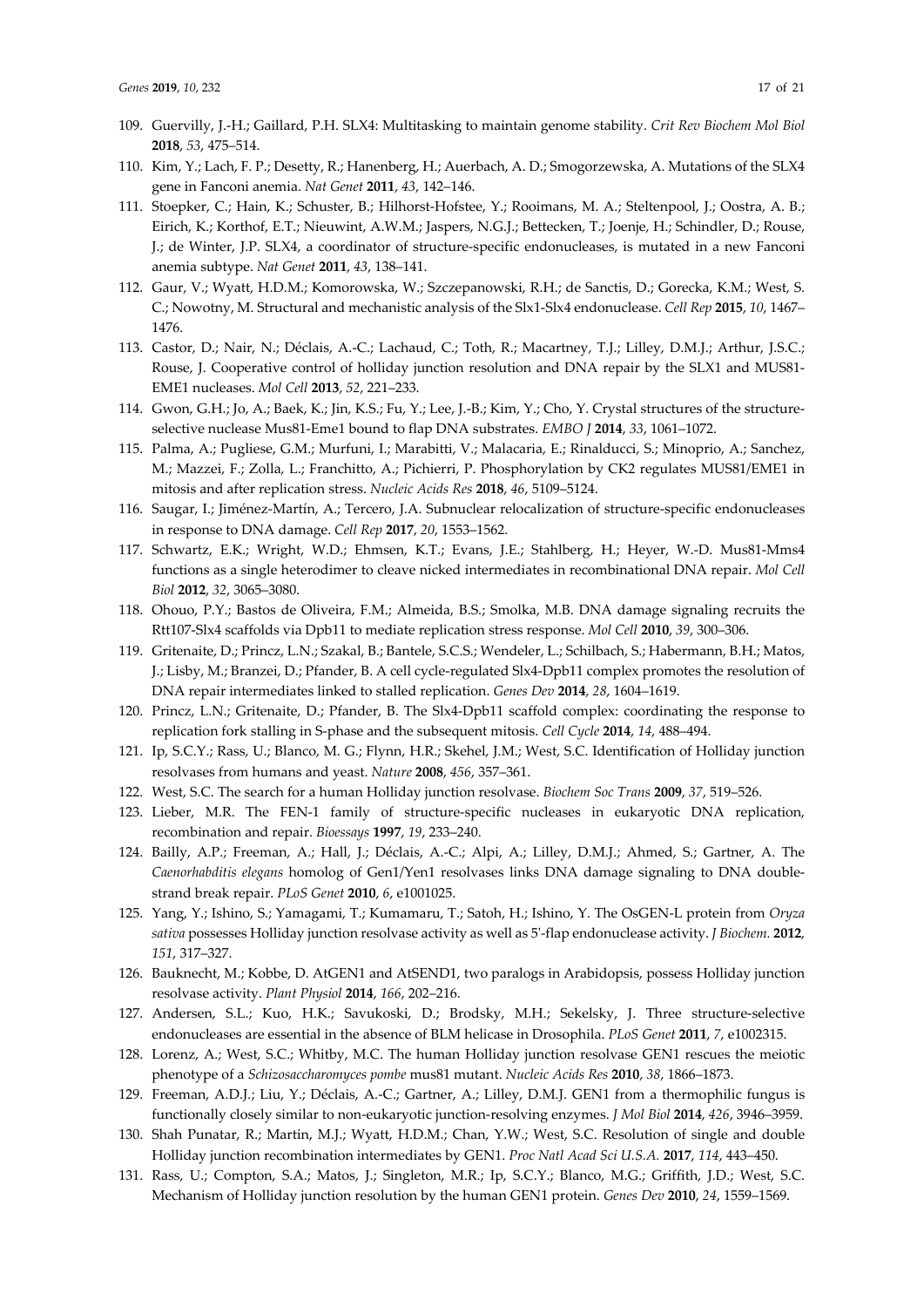- 132. Chan, Y.W.; West, S. GEN1 promotes Holliday junction resolution by a coordinated nick and counter-nick mechanism. *Nucleic Acids Res* **2015**, *43*, 10882–10892.
- 133. Liu, Y.; Freeman, A.D.J.; Déclais, A.-C.; Wilson, T.J.; Gartner, A.; Lilley, D.M.J. Crystal structure of a eukaryotic GEN1 resolving enzyme bound to DNA. *Cell Rep* **2015**, *13*, 2565–2575.
- 134. Sobhy, M.A.; Bralic, A.; Raducanu, V.-S.; Takahashi, M.; Tehseen, M.; Rashid, F.; Zaher, M.S.; Hamdan, S. M. Resolution of the Holliday junction recombination intermediate by human GEN1 at the single-molecule level. *Nucleic Acids Res* **2018**, *5*, 282.
- 135. Blanco, M.G.; Matos, J.; West, S.C. Dual control of Yen1 nuclease activity and cellular localization by Cdk and Cdc14 prevents genome instability. *Mol Cell* **2014**, *54*, 94–106.
- 136. García-Luis, J.; Clemente-Blanco, A.; Aragón, L.; Machín, F. Cdc14 targets the Holliday junction resolvase Yen1 to the nucleus in early anaphase. *Cell Cycle* **2014**, *13*, 1392–1399.
- 137. Kosugi, S.; Hasebe, M.; Tomita, M.; Yanagawa, H. Systematic identification of cell cycle-dependent yeast nucleocytoplasmic shuttling proteins by prediction of composite motifs. *Proc Natl Acad Sci U.S.A.* **2009**, *106*, 10171–10176.
- 138. Talhaoui, I.; Bernal, M.; Mullen, J.R.; Dorison, H.; Palancade, B.; Brill, S.J.; Mazón, G. Slx5-Slx8 ubiquitin ligase targets active pools of the Yen1 nuclease to limit crossover formation. *Nat Commun* **2018**, *9*, 5016.
- 139. Chan, Y.W.; West, S.C. Spatial control of the GEN1 Holliday junction resolvase ensures genome stability. *Nat Commun* **2014**, *5*, 4844.
- 140. Ait Saada, A.; Lambert, S.A.E.; Carr, A.M. Preserving replication fork integrity and competence via the homologous recombination pathway. *DNA Repair (Amst.)* **2018**, *71*, 135–147.
- 141. Branzei, D.; Szakal, B. DNA damage tolerance by recombination: Molecular pathways and DNA structures. *DNA Repair (Amst.)* **2016**, *44*, 68–75.
- 142. Agmon, N.; Yovel, M.; Harari, Y.; Liefshitz, B.; Kupiec, M. The role of Holliday junction resolvases in the repair of spontaneous and induced DNA damage. *Nucleic Acids Res.* **2011**, *39*, 7009–7019.
- 143. Blanco, M.G.; Matos, J.; Rass, U.; Ip, S.C.Y.; West, S.C. Functional overlap between the structure-specific nucleases Yen1 and Mus81-Mms4 for DNA-damage repair in *S. cerevisiae*. *DNA Repair (Amst.)* **2010**, *9*, 394– 402.
- 144. Ho, C.K.; Mazón, G.; Lam, A.F.; Symington, L.S. Mus81 and Yen1 promote reciprocal exchange during mitotic recombination to maintain genome integrity in budding yeast. *Mol Cell* **2010**, *40*, 988–1000.
- 145. Tay, Y.D.; Wu, L. Overlapping roles for Yen1 and Mus81 in cellular Holliday junction processing. *J Biol Chem* **2010**, *285*, 11427–11432.
- 146. Boddy, M.N.; Lopez-Girona, A.; Shanahan, P.; Interthal, H.; Heyer, W.D.; Russell, P. Damage tolerance protein Mus81 associates with the FHA1 domain of checkpoint kinase Cds1. *Mol Cell Biol* **2000**, *20*, 8758– 8766.
- 147. García-Luis, J.; Machín, F. Mus81-Mms4 and Yen1 resolve a novel anaphase bridge formed by noncanonical Holliday junctions. *Nat Commun* **2014**, *5*, 5652.
- 148. Ying, S.; Minocherhomji, S.; Chan, K.-L.; Palmai-Pallag, T.; Chu, W.K.; Wass, T.; Mankouri, H.W.; Liu, Y.; Hickson, I.D. MUS81 promotes common fragile site expression. *Nat Cell Biol* **2013**, *15*, 1001–1007.
- 149. Naim, V.; Wilhelm, T.; Debatisse, M.; Rosselli, F. ERCC1 and MUS81-EME1 promote sister chromatid separation by processing late replication intermediates at common fragile sites during mitosis. *Nat Cell Biol* **2013**, *15*, 1008–1015.
- 150. Chan, Y.W.; Fugger, K.; West, S.C. Unresolved recombination intermediates lead to ultra-fine anaphase bridges, chromosome breaks and aberrations. *Nat Cell Biol* **2018**, *20*, 92–103.
- 151. Eissler, C.L.; Mazón, G.; Powers, B.L.; Savinov, S.N.; Symington, L.S.; Hall, M.C. The Cdk/cDc14 module controls activation of the Yen1 Holliday junction resolvase to promote genome stability. *Mol Cell* **2014**, *54*, 80–93.
- 152. Bizard, A.H.; Hickson, I.D. The dissolution of double Holliday junctions. *Cold Spring Harb Perspect Biol* **2014**, *6*, a016477–a016477.
- 153. Técher, H.; Koundrioukoff, S.; Carignon, S.; Wilhelm, T.; Millot, G.A.; Lopez, B.S.; Brison, O.; Debatisse, M. Signaling from Mus81-Eme2-dependent DNA damage elicited by Chk1 deficiency modulates replication fork speed and origin usage. *Cell Rep.* **2016**, *14*, 1114–1127.
- 154. Forment, J.V.; Blasius, M.; Guerini, I.; Jackson, S.P. Structure-specific DNA endonuclease Mus81/Eme1 generates DNA damage caused by Chk1 inactivation. *PLoS One* **2011**, *6*, e23517.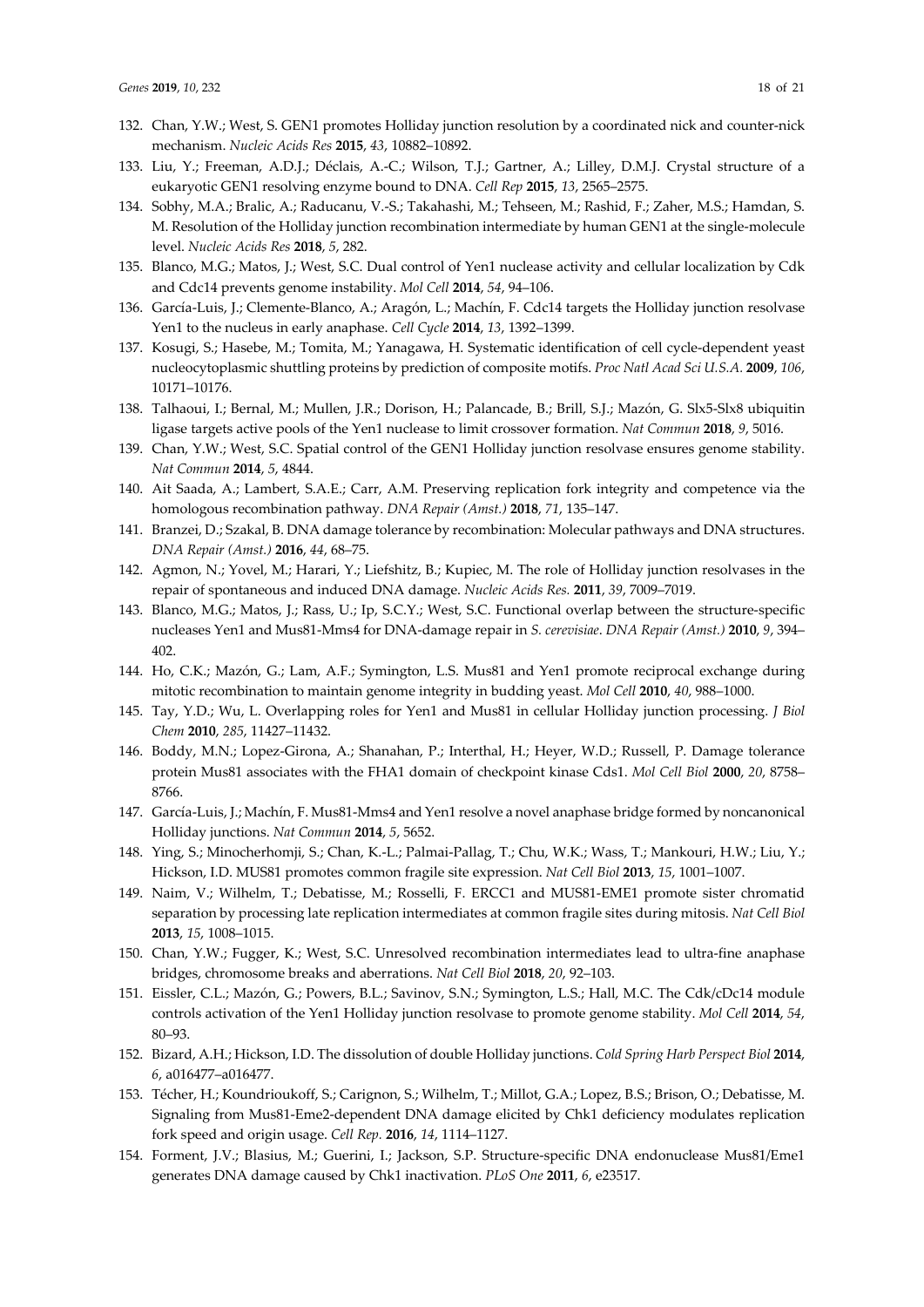- 155. Szmyd, R.; Niska-Blakie, J.; Diril, M.K.; Renck Nunes, P.; Tzelepis, K.; Lacroix, A.; van Hul, N.; Deng, L.- W.; Matos, J.; Dreesen, O.; Bisteau, X.; Kaldis, P. Premature activation of Cdk1 leads to mitotic events in S phase and embryonic lethality. *Oncogene* **2018**, *448*, 811.
- 156. Beck, H.; Nähse, V.; Larsen, M.S.Y.; Groth, P.; Clancy, T.; Lees, M.; Jørgensen, M.; Helleday, T.; Syljuåsen, R.G.; Sørensen, C.S. Regulators of cyclin-dependent kinases are crucial for maintaining genome integrity in S phase. *J Cell Biol* **2010**, *188*, 629–638.
- 157. Beck, H.; Nähse-Kumpf, V.; Larsen, M.S.Y.; O'Hanlon, K.A.; Patzke, S.; Holmberg, C.; Mejlvang, J.; Groth, A.; Nielsen, O.; Syljuåsen, R.G.; Sørensen, C.S. Cyclin-dependent kinase suppression by WEE1 kinase protects the genome through control of replication initiation and nucleotide consumption. *Mol Cell Biol* **2012**, *32*, 4226–4236.
- 158. Domínguez-Kelly, R.; Martín, Y.; Koundrioukoff, S.; Tanenbaum, M.E.; Smits, V.A.J.; Medema, R.H.; Debatisse, M.; Freire, R. Wee1 controls genomic stability during replication by regulating the Mus81-Eme1 endonuclease. *J Cell Biol* **2011**, *194*, 567–579.
- 159. Hanada, K.; Budzowska, M.; Davies, S.L.; van Drunen, E.; Onizawa, H.; Beverloo, H.B.; Maas, A.; Essers, J.; Hickson, I.D.; Kanaar, R. The structure-specific endonuclease Mus81 contributes to replication restart by generating double-strand DNA breaks. *Nat Struct Mol Biol* **2007**, *14*, 1096–1104.
- 160. Hanada, K.; Budzowska, M.; Modesti, M.; Maas, A.; Wyman, C.; Essers, J.; Kanaar, R. The structure-specific endonuclease Mus81-Eme1 promotes conversion of interstrand DNA crosslinks into double-strands breaks. *EMBO J* **2006**, *25*, 4921–4932.
- 161. Kramara, J.; Osia, B.; Malkova, A. Break-induced replication: The where, the why, and the how. *Trends Genet* **2018**, *34*, 518–531.
- 162. Xu, Y.; Ning, S.; Wei, Z.; Xu, R.; Xu, X.; Xing, M.; Guo, R.; Xu, D. 53BP1 and BRCA1 control pathway choice for stalled replication restart. *eLlife* **2017**, *6*, 35897.
- 163. Shimura, T.; Torres, M.J.; Martin, M.M.; Rao, V.A.; Pommier, Y.; Katsura, M.; Miyagawa, K.; Aladjem, M.I. Bloom's syndrome helicase and Mus81 are required to induce transient double-strand DNA breaks in response to DNA replication stress. *J Mol Biol* **2008**, *375*, 1152–1164.
- 164. Regairaz, M.; Zhang, Y.-W.; Fu, H.; Agama, K.K.; Tata, N.; Agrawal, S.; Aladjem, M. I.; Pommier, Y. Mus81 mediated DNA cleavage resolves replication forks stalled by topoisomerase I-DNA complexes. *J Cell Biol* **2011**, *195*, 739–749.
- 165. Murfuni, I.; Nicolai, S.; Baldari, S.; Crescenzi, M.; Bignami, M.; Franchitto, A.; Pichierri, P. The WRN and MUS81 proteins limit cell death and genome instability following oncogene activation. *Oncogene* **2013**, *32*, 610–620.
- 166. Shimura, T.; Ochiai, Y.; Noma, N.; Oikawa, T.; Sano, Y.; Fukumoto, M. Cyclin D1 overexpression perturbs DNA replication and induces replication-associated DNA double-strand breaks in acquired radioresistant cells. *Cell Cycle* **2013**, *12*, 773–782.
- 167. Lai, X.; Broderick, R.; Bergoglio, V.; Zimmer, J.; Badie, S.; Niedzwiedz, W.; Hoffmann, J.-S.; Tarsounas, M. MUS81 nuclease activity is essential for replication stress tolerance and chromosome segregation in BRCA2-deficient cells. *Nat Commun* **2017**, *8*, 15983.
- 168. Fugger, K.; Chu, W.K.; Haahr, P.; Kousholt, A.N.; Beck, H.; Payne, M.J.; Hanada, K.; Hickson, I.D.; Sørensen, C.S. FBH1 co-operates with MUS81 in inducing DNA double-strand breaks and cell death following replication stress. *Nat Commun* **2013**, *4*, 1423.
- 169. Kurashima, K.; Sekimoto, T.; Oda, T.; Kawabata, T.; Hanaoka, F.; Yamashita, T. Polη, a Y-family translesion synthesis polymerase, promotes cellular tolerance of Myc-induced replication stress. *J Cell Sci* **2018**, *131*, jcs212183.
- 170. Mayle, R.; Campbell, I.M.; Beck, C.R.; Yu, Y.; Wilson, M.; Shaw, C.A.; Bjergbaek, L.; Lupski, J.R.; Ira, G. Mus81 and converging forks limit the mutagenicity of replication fork breakage. *Science* **2015**, *349*, 742–747.
- 171. Macheret, M.; Halazonetis, T.D. DNA replication stress as a hallmark of cancer. *Annu Rev Pathol* **2015**, *10*, 425–448.
- 172. Chan, Y.W.; West, S.C. A new class of ultrafine anaphase bridges generated by homologous recombination. *Cell Cycle* **2018**, *17*, 2101–2109.
- 173. Tiwari, A.; Addis Jones, O.; Chan, K.-L. 53BP1 can limit sister-chromatid rupture and rearrangements driven by a distinct ultrafine DNA bridging-breakage process. *Nat Commun* **2018**, *9*, 677.
- 174. Chan, K.-L.; Palmai-Pallag, T.; Ying, S.; Hickson, I.D. Replication stress induces sister-chromatid bridging at fragile site loci in mitosis. *Nat Cell Biol* **2009**, *11*, 753–760.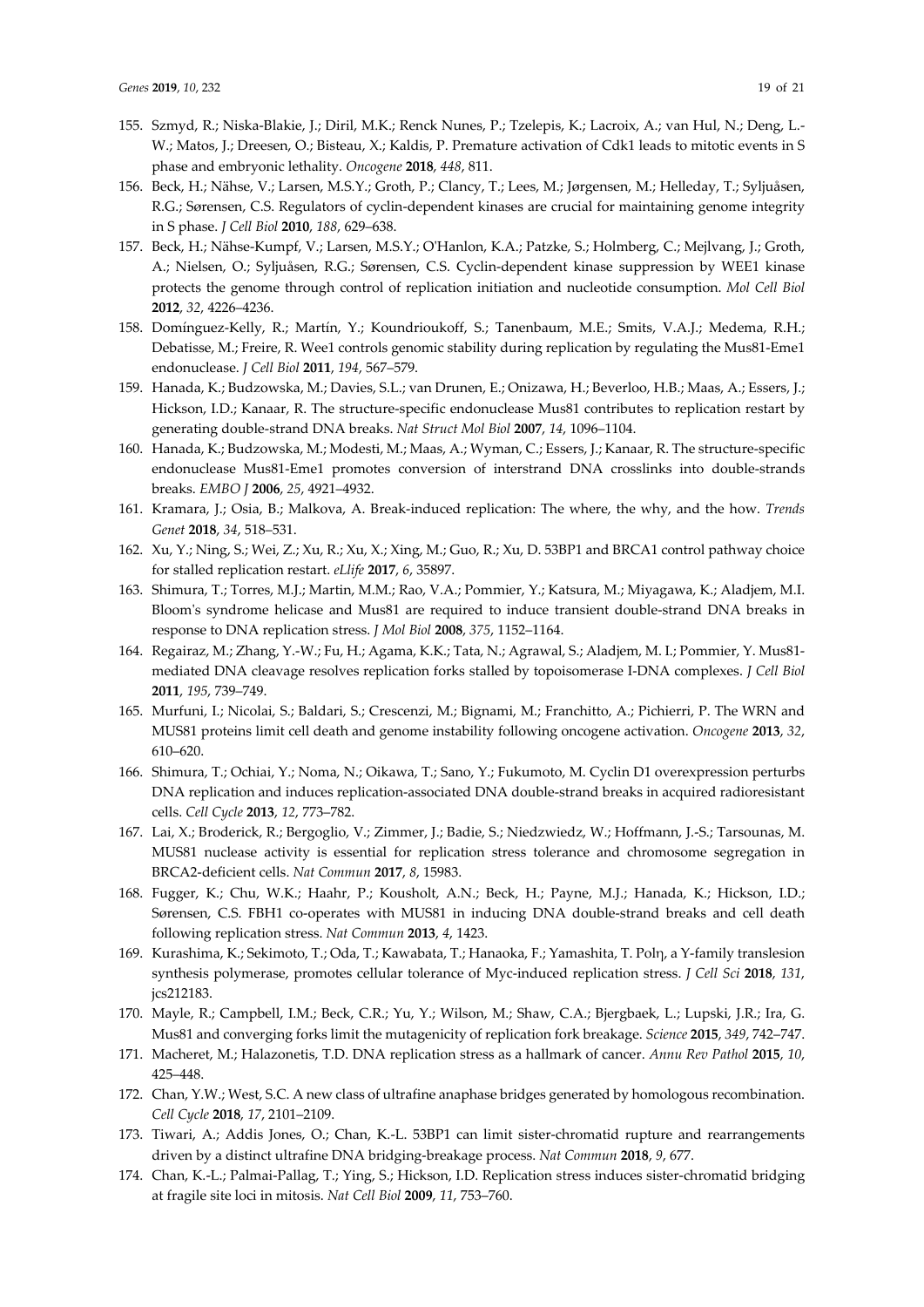- 175. Minocherhomji, S.; Ying, S.; Bjerregaard, V.A.; Bursomanno, S.; Aleliunaite, A.; Wu, W.; Mankouri, H.W.; Shen, H.; Liu, Y.; Hickson, I.D. Replication stress activates DNA repair synthesis in mitosis. *Nature* **2015**, *528*, 286–290.
- 176. Di Marco, S.; Hasanova, Z.; Kanagaraj, R.; Chappidi, N.; Altmannova, V.; Menon, S.; Sedlackova, H.; Langhoff, J.; Surendranath, K.; Hühn, D.; Bhowmick, R.; Marini, V.; Ferrari, S.; Hickson, I. D.; Krejci, L.; Janscak, P. RECQ5 helicase cooperates with MUS81 endonuclease in processing stalled replication forks at common fragile sites during mitosis. *Mol Cell* **2017**, *66*, 658–671.e8.
- 177. Bhowmick, R.; Minocherhomji, S.; Hickson, I.D. RAD52 facilitates mitotic DNA synthesis following replication stress. *Mol Cell* **2016**, *64*, 1117–1126.
- 178. Downing, B.; Morgan, R.; VanHulle, K.; Deem, A.; Malkova, A. Large inverted repeats in the vicinity of a single double-strand break strongly affect repair in yeast diploids lacking Rad51. *Mutat Res* **2008**, *645*, 9– 18.
- 179. Hastings, P.J.; Ira, G.; Lupski, J.R. A microhomology-mediated break-induced replication model for the origin of human copy number variation. *PLoS Genet* **2009**, *5*, e1000327.
- 180. Ottaviani, D.; LeCain, M.; Sheer, D. The role of microhomology in genomic structural variation. *Trends Genet* **2014**, *30*, 85–94.
- 181. Sakofsky, C.J.; Malkova, A. Break induced replication in eukaryotes: mechanisms, functions, and consequences. *Crit Rev Biochem Mol Biol* **2017**, *52*, 395–413.
- 182. Özer, Ö.; Bhowmick, R.; Liu, Y.; Hickson, I.D. Human cancer cells utilize mitotic DNA synthesis to resist replication stress at telomeres regardless of their telomere maintenance mechanism. *Oncotarget* **2018**, *9*, 15836–15846.
- 183. Budd, M.E.; Tong, A.H.Y.; Polaczek, P.; Peng, X.; Boone, C.; Campbell, J.L. A network of multi-tasking proteins at the DNA replication fork preserves genome stability. *PLoS Genet* **2005**, *1*, e61.
- 184. Falquet, B.; Rass, U.A new role for Holliday junction resolvase Yen1 in processing DNA replication intermediates exposes Dna2 as an accessory replicative helicase. *Microb Cell* **2017**, *4*, 32–34.
- 185. Ölmezer, G.; Levikova, M.; Klein, D.; Falquet, B.; Fontana, G.A.; Cejka, P.; Rass, U. Replication intermediates that escape Dna2 activity are processed by Holliday junction resolvase Yen1. *Nat Commun* **2016**, *7*, 13157
- 186. Duxin, J.P.; Dao, B.; Martinsson, P.; Rajala, N.; Guittat, L.; Campbell, J.L.; Spelbrink, J.N.; Stewart, S.A. Human Dna2 is a nuclear and mitochondrial DNA maintenance protein. *Mol Cell Biol* **2009**, *29*, 4274–4282.
- 187. Duxin, J.P.; Moore, H.R.; Sidorova, J.; Karanja, K.; Honaker, Y.; Dao, B.; Piwnica-Worms, H.; Campbell, J. L.; Monnat, R.J.; Stewart, S.A. Okazaki fragment processing-independent role for human Dna2 enzyme during DNA replication. *J Biol Chem* **2012**, *287*, 21980–21991.
- 188. Thangavel, S.; Berti, M.; Levikova, M.; Pinto, C.; Gomathinayagam, S.; Vujanovic, M.; Zellweger, R.; Moore, H.; Lee, E.H.; Hendrickson, E.A.; Cejka, P.; Stewart, S.; Lopes, M.; Vindigni, A. DNA2 drives processing and restart of reversed replication forks in human cells. *J Cell Biol* **2015**, *208*, 545–562.
- 189. Li, Z.; Liu, B.; Jin, W.; Wu, X.; Zhou, M.; Liu, V. Z.; Goel, A.; Shen, Z.; Zheng, L.; Shen, B. hDNA2 nuclease/helicase promotes centromeric DNA replication and genome stability. *EMBO J* **2018**, e96729.
- 190. Michel, A.H.; Hatakeyama, R.; Kimmig, P.; Arter, M.; Peter, M.; Matos, J.; De Virgilio, C.; Kornmann, B. Functional mapping of yeast genomes by saturated transposition. *eLife* **2017**, *6*, E3179.
- 191. Alderton, G.K.; Joenje, H.; Varon, R.; Børglum, A.D.; Jeggo, P.A.; O'Driscoll, M. Seckel syndrome exhibits cellular features demonstrating defects in the ATR-signalling pathway. *Hum Mol Genet* **2004**, *13*, 3127–3138.
- 192. Shaheen, R.; Faqeih, E.; Ansari, S.; Abdel-Salam, G.; Al-Hassnan, Z.N.; Al-Shidi, T.; Alomar, R.; Sogaty, S.; Alkuraya, F.S. Genomic analysis of primordial dwarfism reveals novel disease genes. *Genome Res* **2014**, *24*, 291–299.
- 193. Peng, G.; Dai, H.; Zhang, W.; Hsieh, H.-J.; Pan, M.-R.; Park, Y.-Y.; Tsai, R. Y.-L.; Bedrosian, I.; Lee, J.-S.; Ira, G.; Lin, S.-Y. Human nuclease/helicase DNA2 alleviates replication stress by promoting DNA end resection. *Cancer Res* **2012**, *72*, 2802–2813.
- 194. Strauss, C.; Kornowski, M.; Benvenisty, A.; Shahar, A.; Masury, H.; Ben-Porath, I.; Ravid, T.; Arbel-Eden, A.; Goldberg, M. The DNA2 nuclease/helicase is an estrogen-dependent gene mutated in breast and ovarian cancers. *Oncotarget* **2014**, *5*, 9396–9409.
- 195. Neelsen, K.J.; Lopes, M. Replication fork reversal in eukaryotes: from dead end to dynamic response. *Nat Rev Mol Cell Biol* **2015**, *16*, 207–220.